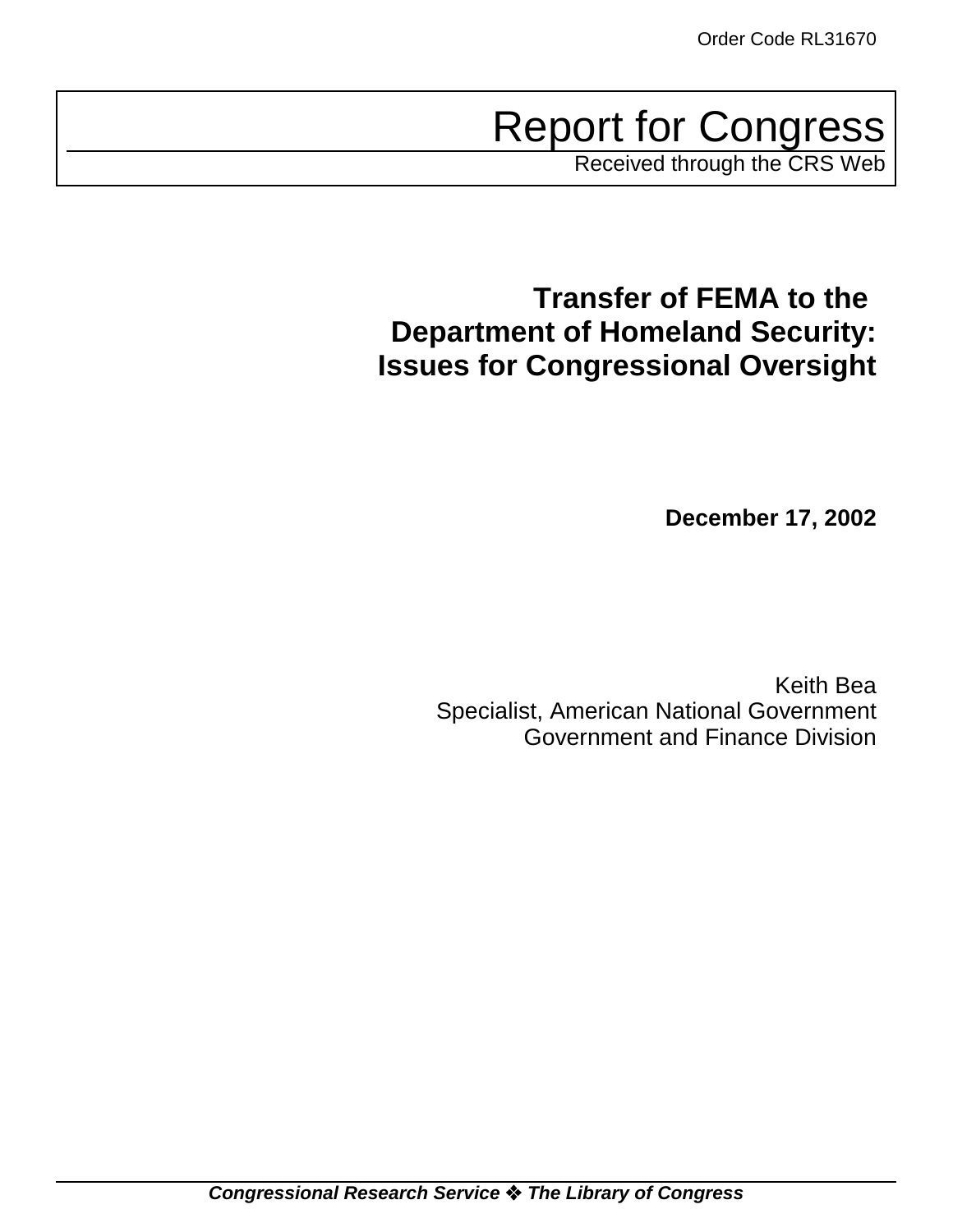# Transfer of FEMA to the Department of Homeland Security: Issues for Congressional Oversight

## **Summary**

The Federal Emergency Management Agency (FEMA) has the lead federal responsibility to help the nation prepare for and recover from significant catastrophes, including those that result from terrorist attacks. FEMA also provides planning and preparedness aid to state and local governments and coordinates federal emergency management activities and planning for the continuity of much of the federal government should national security be threatened.

The Homeland Security Act of 2002 (P.L. 107-296) transfers FEMA, along with its assets and responsibilities, to the Department of Homeland Security (DHS). For the most part, the mission of FEMA will be carried out within the Emergency Preparedness and Response directorate (EPR) of DHS. The Act also transfers to the EPR directorate specific functions of the Departments of Justice, Health and Human Services, and Commerce. EPR will administer most policies intended to lessen the impact of disasters and will aid recovery when disasters occur. One significant exception is that the Act transfers terrorism-related training and preparedness responsibilities of FEMA's Office of National Preparedness to the Office of Domestic Preparedness within the Border and Transportation Security directorate.

The transfer of FEMA (along with other entities) into DHS is intended to address homeland security deficiencies and problems. The implementation of the legislation will present Members of the  $108<sup>th</sup>$  Congress with the opportunity to oversee how the Administration will resolve those problems and address related issues. Some of those issues include the following: the coordination of terrorism preparedness activities within DHS, the validity of the "all hazards" concept as a basis for federal policy, congressional action to address the requirements of citizens victimized by the most recent disaster in light of long-term policy concerns and resource constraints, and the continued applicability of the comprehensive emergency management framework.

Established in 1979, FEMA administers a range of authorities that enable the agency to serve as the primary source of federal technical and financial assistance for emergency management. The authorities identified in this report have been drawn from public sources. The report does not refer to classified authorities unavailable to the public, does not include references to temporary authorities that require FEMA to provide assistance for specific disasters or needs, and does not include information on plans, regulations, or operating manuals developed to implement these policies.

This report will be updated as significant actions pertinent to FEMA are taken to implement or amend the homeland security legislation.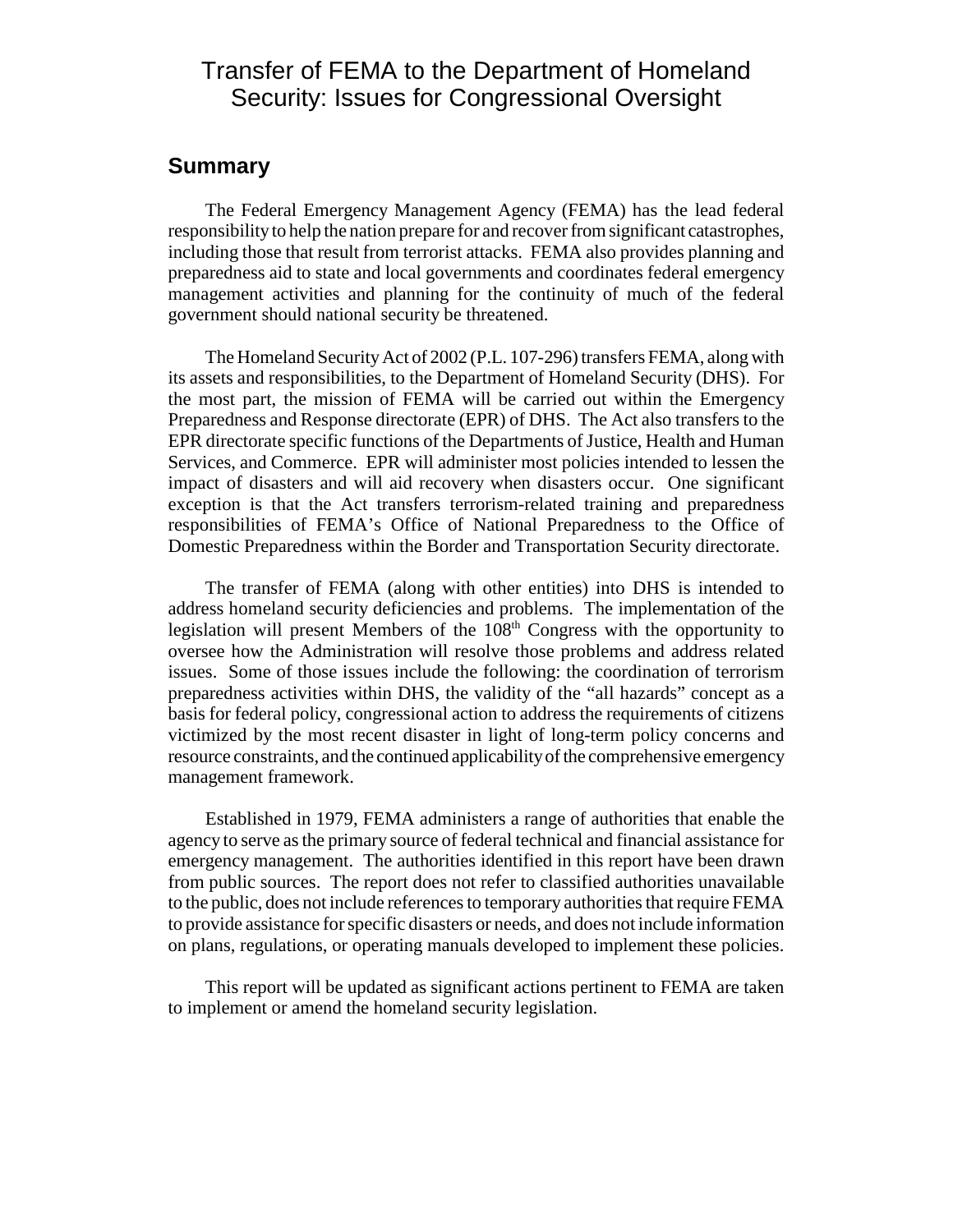# **Contents**

| Establishment as an Independent Agency  14 |
|--------------------------------------------|
|                                            |
|                                            |
|                                            |
|                                            |
|                                            |
|                                            |
|                                            |
|                                            |
|                                            |
|                                            |
|                                            |
|                                            |
|                                            |
|                                            |
|                                            |
|                                            |
|                                            |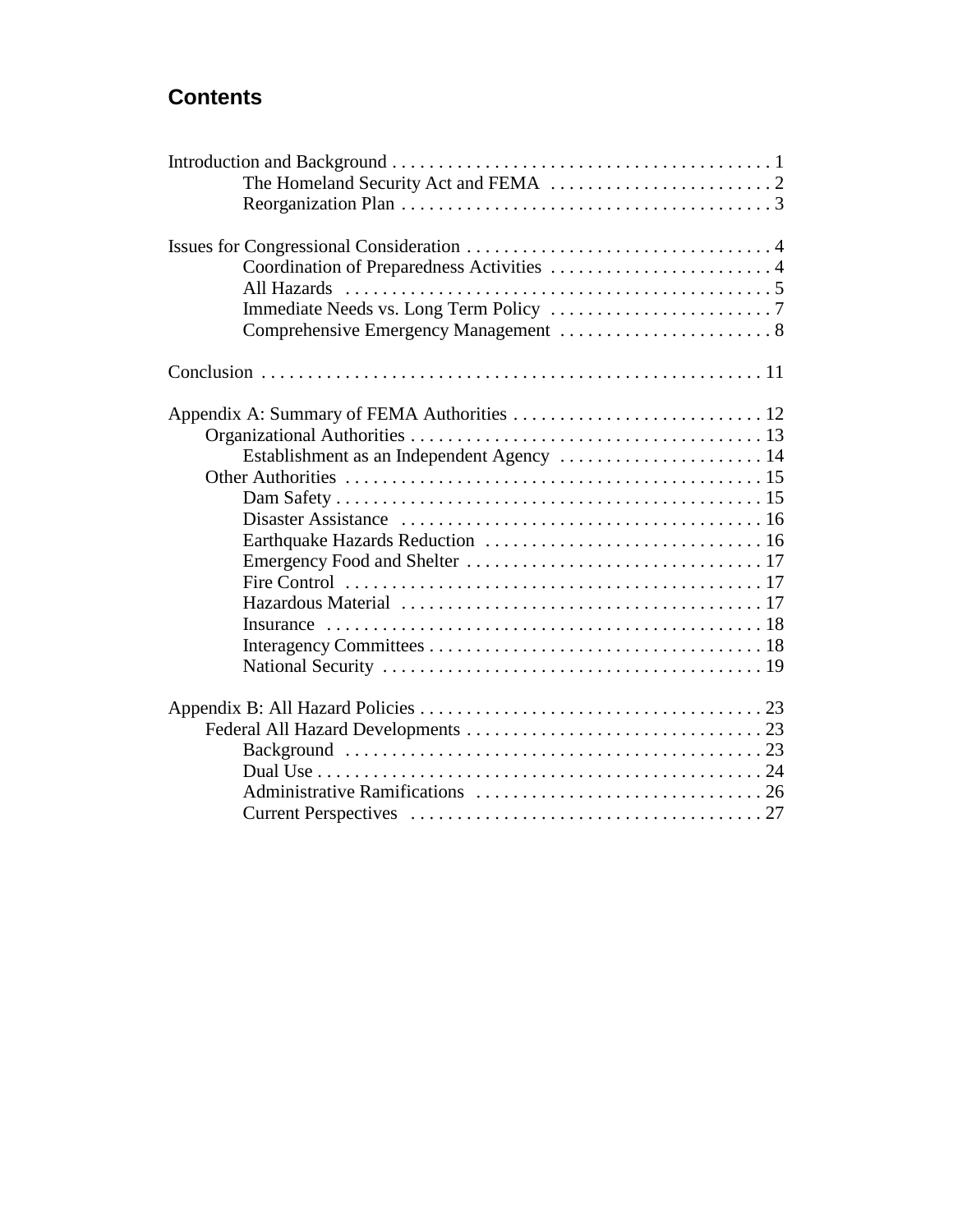# Transfer of FEMA to the Department of Homeland Security: Issues for Congressional Oversight

# **Introduction and Background**

The Federal Emergency Management Agency (FEMA), established in 1979 as an independent agency, administers programs to reduce the loss of life and property and to protect the Nation from all types of hazards through a comprehensive emergency management program of mitigation, preparedness, response, and recovery.<sup>1</sup> FEMA's primary responsibilities include preparing the nation for emergencies, $2$  working to prevent disasters or to lessen their impact if they cannot be prevented,<sup>3</sup> and coordinating federal response efforts after a catastrophe overwhelms state and local resources.<sup>4</sup>

The Homeland Security Act of 2002 (P.L. 107-296) transfers FEMA, its responsibilities, assets, and liabilities to the Emergency Preparedness and Response Directorate of the new Department of Homeland Security (DHS).<sup>5</sup> The transfer affects roughly 2,600 full-time employee positions distributed among FEMA's Washington headquarters, ten regional offices, and two area offices,<sup>6</sup> as well as a cadre of three to four thousand disaster reserve employees.<sup>7</sup> According to the Bush

3 42 U.S.C. 5170c.

<sup>5</sup> Section 503(1) of P.L. 107-296.

6 U.S. Federal Emergency Management Agency, "FEMA Regional Offices," at [http://www.fema.gov/regions/], visited July 15, 2002.

<sup>&</sup>lt;sup>1</sup> For information on the objectives of the agency see the FY2003 strategic plan at: [http://www.fema.gov/library/strategicplanfy03.shtm], visited Dec. 2, 2002.

<sup>&</sup>lt;sup>2</sup> U.S. President (Reagan), "Assignment of Emergency Preparedness Responsibilities," Executive Order 12656, Nov. 18, 1988, 53 FR 47491,3 CFR, 1945-1989 Comp., p. 887, as amended by E.O. 13074.

<sup>&</sup>lt;sup>4</sup> 42 U.S.C. 5170a. Appendix A of this report lists and describes the 13 statutes and 19 unclassified presidential directives that set out the agency's mission. Other federal agencies, such as the Small Business Administration, the Farm Services Agency, and the Department of Transportation also provide disaster assistance. (See CRS Report RL31125, *Recovery from Terrorist Attacks: A Catalog of Selected Federal Assistance Programs*, by Ben Canada..) Generally, once a Governor requests federal assistance, the President determines whether a major disaster or an emergency declaration under the Robert T. Stafford Disaster Relief and Emergency Assistance Act should be issued. 42 U.S.C. 5170, 5191.

<sup>&</sup>lt;sup>7</sup> Staff in ten regional and two area offices coordinate much of the work of the agency in the states and in the insular areas. Disaster assistance employees (DAEs) are dispatched (continued...)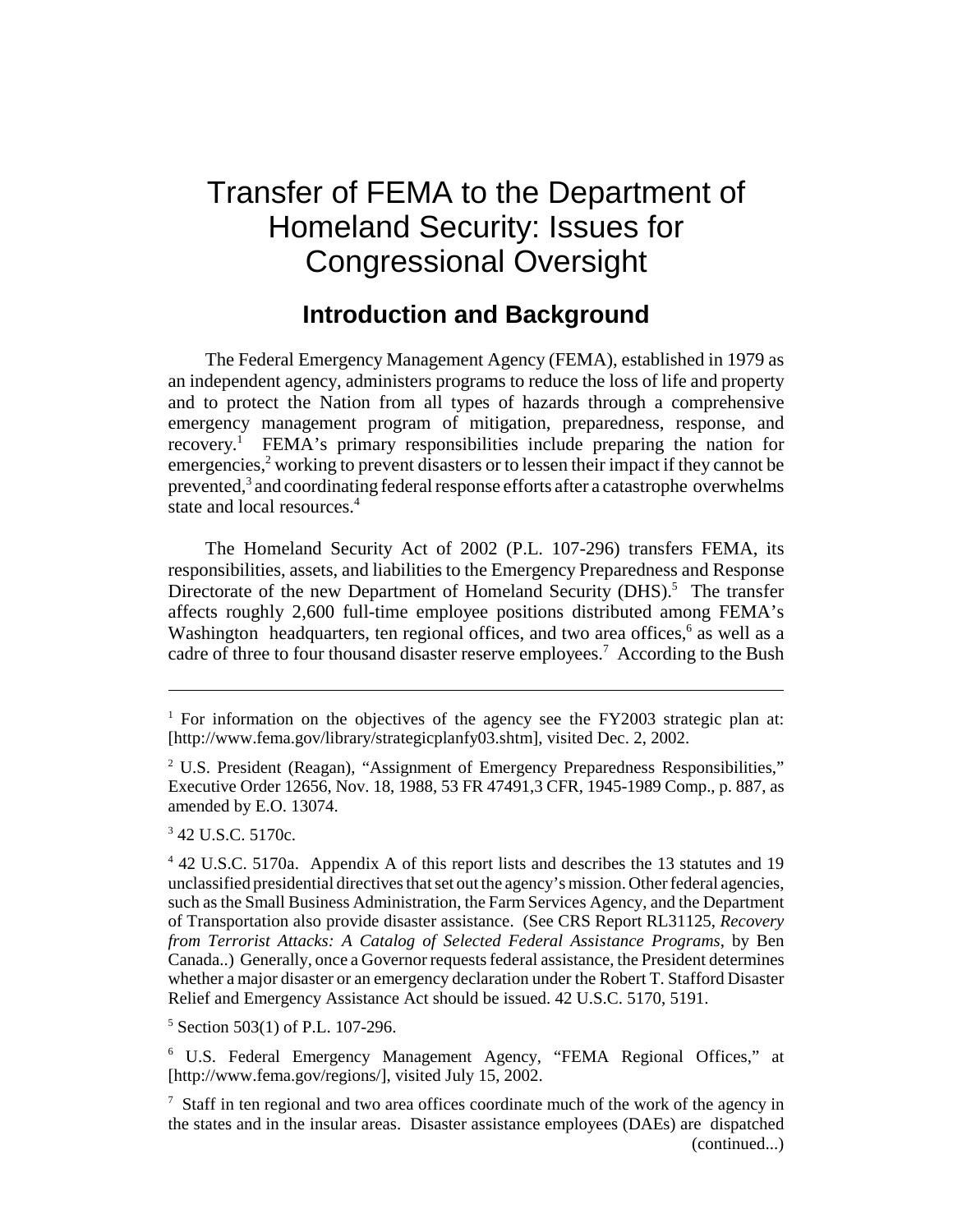Administration, roughly 5,000 FEMA employees will be transferred to DHS. $8$  The transfer also moves FEMA's budget authority to DHS—budget authority which (in constant 2001 dollars) has ranged from less than \$1 billion in some years to over \$12 billion in  $FY2002.<sup>9</sup>$ 

**The Homeland Security Act and FEMA .** The Homeland Security Act of 2002 establishes the Emergency Preparedness and Response (EPR) Directorate within the Department of Homeland Security  $(DHS)$ .<sup>10</sup> Specific responsibilities for EPR set out in the legislation for all disasters, including terrorist attacks, include the following:

- ! help ensure the effectiveness of emergency responders;
- ! support the Nuclear Incident Response Team through establishing standards and certifying when they are met, conducting training exercises, and providing related funding to the Department of Energy and the Environmental Protection Agency;
- ! provide the federal response by managing, directing, overseeing, and coordinating specified federal resources;
- ! aid recovery;
- ! build an intergovernmental national incident management system to guide responses;
- ! consolidate existing federal response plans into one; and,
- ! develop programs for interoperative communications for emergency responders.<sup>11</sup>

To accomplish these responsibilities, the law transfers the functions, personnel, assets, and liabilities of FEMA and other entities to EPR.12 The Homeland Security

10 Sec. 501, P.L. 107-296.

 $7$  (...continued)

to major disaster sites as needed. For information on the tasks performed by DAEs see: [http://www.fema.gov/ep/dae.shtm], visited November 26, 2002.

<sup>&</sup>lt;sup>8</sup> If the number of DAEs approaches 4,000 and the number of employees is roughly 2,600, over 6,000 FEMA positions would be transferred to DHS. More precise information on the actual number of positions to be transferred may be forthcoming in 2003.

<sup>&</sup>lt;sup>9</sup> The amount of total budget authority for FEMA largely depends on the extent of federal disaster assistance required. Most of the funds are appropriated through supplemental appropriations legislation enacted as unexpected disaster relief needs arise. For background see: CRS Report RL31359, *Federal Emergency Management Agency Funding for Homeland Security and Other Activities*, by Keith Bea.

<sup>&</sup>lt;sup>11</sup> Sec. 502, P.L. 107-296. Summary information on Title V, and the entities transferred into the EPR Directorate, is presented in: CRS Report RS21367, *Emergency Preparedness and Response Directorate of the Department of Homeland Security*, by Keith Bea, William Krouse, Daniel Morgan, Wayne Morrissey, and C. Stephen Redhead.

 $12$  Section 503, P.L. 107-296. The other entities transferred include the Integrated Hazard Information System administered by the National Oceanic and Atmospheric Administration of the Department of Commerce, the National Domestic Preparedness Office of the FBI, the (continued...)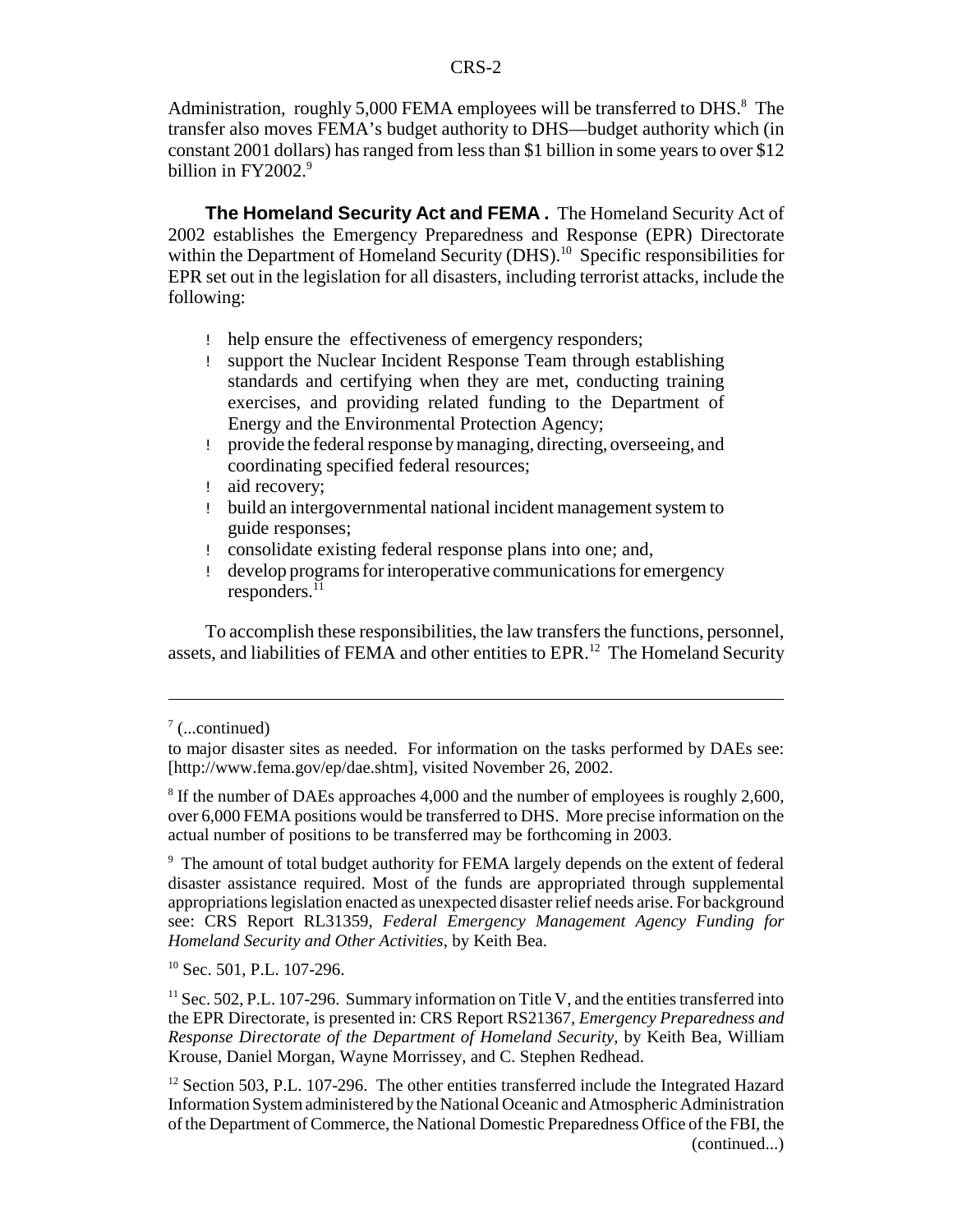Act specifically assigns the following responsibilities to FEMA in the new EPR directorate:

- ! the functions and authorities of the Robert T. Stafford Disaster Relief and Emergency Assistance Act;<sup>13</sup>
- ! reduction of losses from all hazards "by leading and supporting the nation in a comprehensive, risk-based emergency management program;" and
- ! responsibility for administering and revising the *Federal Response Plan*. 14

One function the Bush Administration sought to consolidate within FEMA, and therefore within the EPR directorate, is federal terrorism preparedness assistance. For years this assistance has been provided by several agencies, notably FEMA's Office of National Preparedness (ONP) and the Office of Domestic Preparedness (ODP),15 currently part of the Justice Department. The Act, however, does not transfer that authority to EPR. Instead, all terrorism preparedness grant programs will be administered by the ODP, which is to be transferred to the new department's Border and Transportation Security (BTS) Directorate with expanded functions. To ensure that the terrorism preparedness functions of BTS are coordinated with the natural disaster preparedness functions of EPR, the Act requires ODP, "as the lead executive branch agency for preparedness of the United States for acts of terrorism," to cooperate "closely" with FEMA, "which shall have the primary responsibility within the executive branch to prepare for and mitigate the effects of nonterroristrelated disasters in the United States."16

**Reorganization Plan.** The law requires the President to submit a reorganization plan on the transfer and consolidation of agencies to the DHS.<sup>17</sup> The Administration released the plan the same day the President signed the legislation (November 25, 2002).<sup>18</sup> According to the plan, on January 24, 2003, the President will "begin to appoint, upon confirmation by the Senate, or transfer pursuant to the

 $12$  (...continued)

Domestic Emergency Support Teams of the Department of Justice, and the Office of Emergency Preparedness, the National Disaster Medical System, the Metropolitan Medical Response System, and the National Strategic Stockpile of the Department of Health and Human Services.

<sup>&</sup>lt;sup>13</sup> 42 U.S.C. 5121 et seq.

<sup>&</sup>lt;sup>14</sup> Section 507 of P.L. 107-296.

<sup>&</sup>lt;sup>15</sup> The Homeland Security Act of 2002 provides that "those elements of the Office of National Preparedness of the Federal Emergency Management Agency which relate to terrorism ... shall be consolidated within" ODP. Section 430(c), P.L. 107-296. ODP has "the primary responsibility within the executive branch of Government for the preparedness of the United States for acts of terrorism."

 $16$  Section 430(c)(6), P.L. 107-296.

<sup>&</sup>lt;sup>17</sup> Section 1502, P.L. 107-296, 116 Stat. 2135 et seq.

<sup>&</sup>lt;sup>18</sup> The plan is available at: [http://www.whitehouse.gov/], visited Nov. 26, 2002.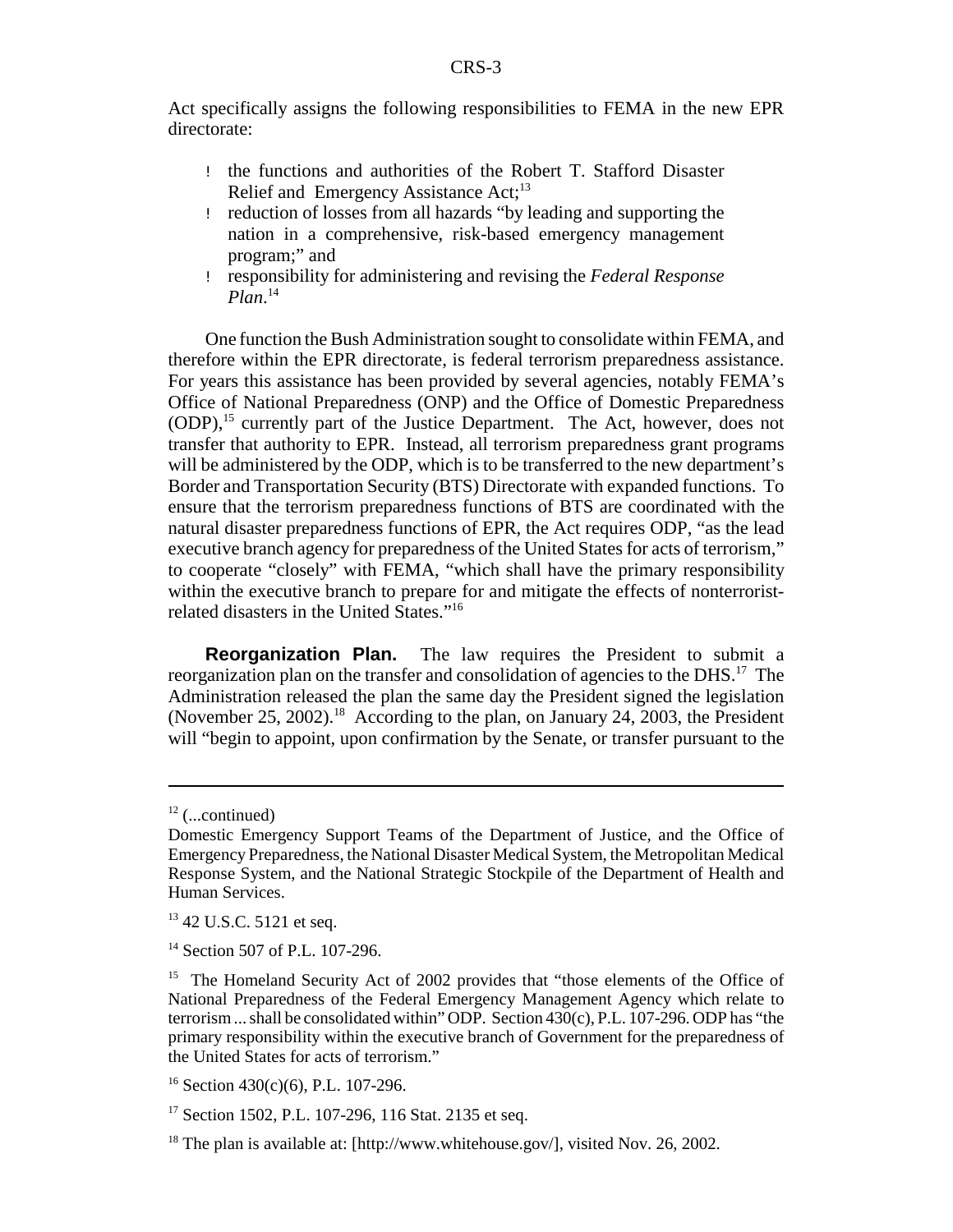transfer provisions of the Act," the Under Secretary for the Emergency Preparedness and Response (EPR).<sup>19</sup> On March 1, 2003, the President will transfer FEMA (and other specified entities) to DHS.

The plan generally describes the functions of EPR and ODP in terms that mirror the legislative mandate. The Director of ODP reports to the Under Secretary for BTS, must "cooperate closely" with FEMA, and supervise elements of FEMA's Office of National Preparedness (ONP) that relate to terrorism. The plan states that the EPR directorate, consistent with the legislation, must administer and unify federal response and recovery efforts and develop programs for interoperative communications technology.20

## **Issues for Congressional Consideration**

Members of Congress, administration officials, and analysts generally agree that several years will be required before DHS and its component parts operate in an integrated fashion. Agency missions may be modified. The personnel of the transferred agencies will bring different institutional cultures and operational practices to the new department. Operating and information systems will need to be integrated and modified. New communication channels will be established.<sup>21</sup> Members of the 108<sup>th</sup> Congress will likely assess and evaluate the implementation of the homeland security legislation, including issues specific to the transfer of FEMA. The four issues discussed below are among those that might be considered during the  $108<sup>th</sup>$  Congress.

**Coordination of Preparedness Activities.** For years state and local officials, study commissions, and others have reported that federal terrorism preparedness functions are inappropriately dispersed among several federal agencies. As a result, applicants for federal assistance have reportedly been forced to work through a maze of bureaucracies.<sup>22</sup> Program requirements, spending limitations, and inadequate funds have been cited as hampering the efforts of non-federal officials to deter future attacks or lessen their impact. The consolidation of all preparedness activities within the DHS is aimed at ameliorating such problems.

Some contend that the separation of ONP functions from FEMA runs counter to the goal of consolidating federal administrative authorities, particularly since

<sup>19</sup> Ibid, p. 2,3.

<sup>20</sup> Ibid, p.. 13-15.

 $21$  For a discussion of the challenges involved in establishing the new department, and suggestions for meeting those challenges, see: U.S. General Accounting Office, *Mergers and Transformation: Lessons Learned for a Department of Homeland Security and Other Federal Agencies*, GAO report GAO-03-293SP (Washington: November 14, 2002), at: [http://www.gao.gov/new.items/d03293sp.pdf], visited Nov. 26, 2002.

 $22$  For a report on some of the difficulties experienced by state and local officials attempting to fund terrorism preparedness programs see: Jason Peckenpaugh, "Emergency Assistance," *Government Executive*, vol. 34, Nov. 2002, pp. 19-27.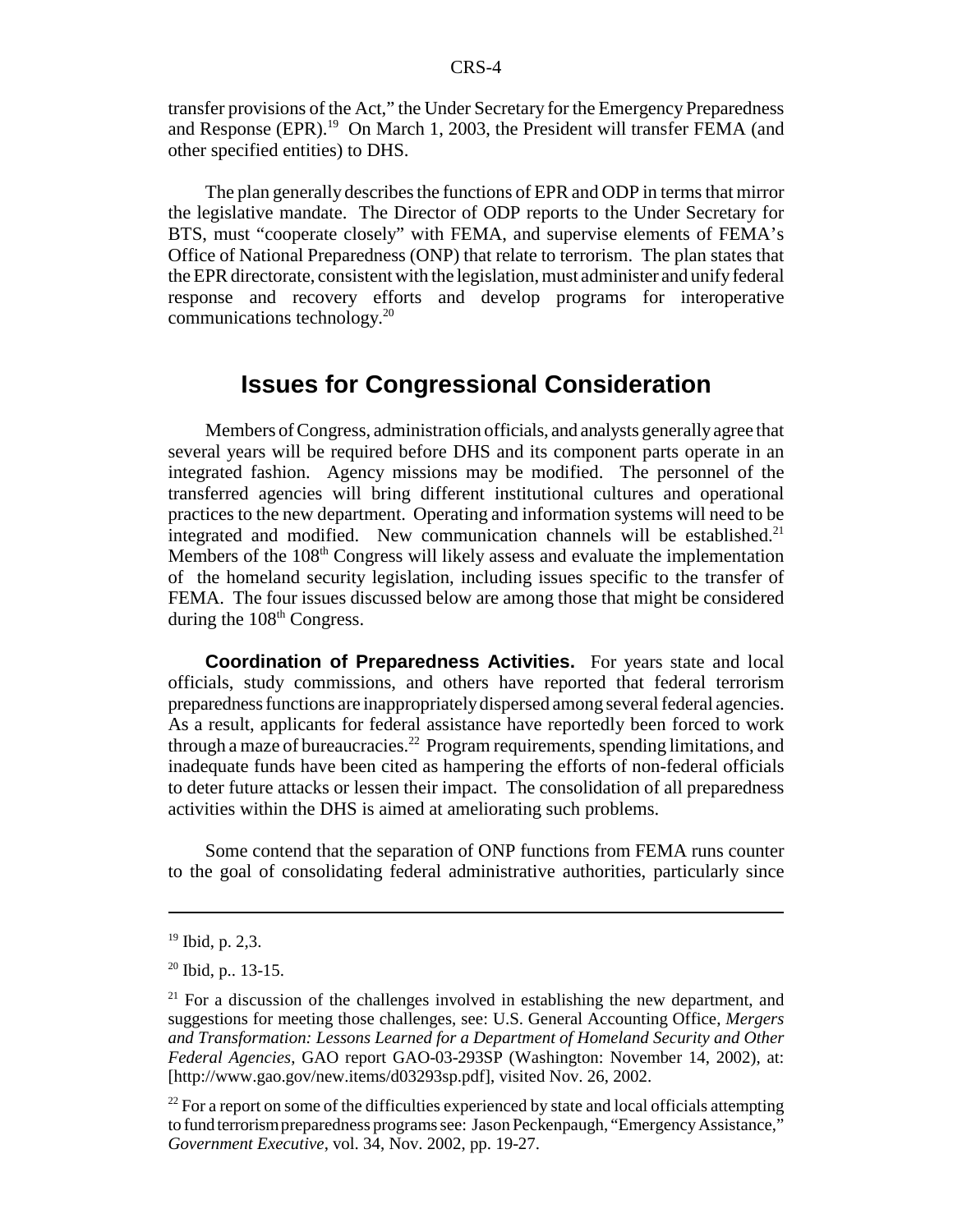FEMA has administered grants for firefighters and emergency management managers for years. On the other hand, others argue that ODP, and not FEMA, has an established relationship with law enforcement agencies, as well as first responders, by administering grants for planning assistance, equipment, and training activities related to incidents involving weapons of mass destruction (WMD) incidents. The Bush Administration advocated the funding of a First Responder Initiative, whereby \$3.5 billion would be administered by ONP for all preparedness activities and ODP functions would be transferred to ONP. The  $107<sup>th</sup>$  Congress instead opted to maintain ODP and transfer the functions from ONP. *To what extent will the new organization help or hinder efforts to coordinate federal terrorism preparedness efforts?*

The Homeland Security Act separates terrorism preparedness functions from those related to natural disasters (see "All Hazards" and "Comprehensive Emergency Management" sections below for more information on those issues). Since the 1970s local, state and federal officials have viewed emergency management as a continuum of needs and action that, at an optimum, reflect coordinated action. *How will the separation of terrorism preparedness funding affect efforts to improve coordination among emergency management community, including elected officials, planners, administrators, and first responders?* 

Even though preparedness functions are separated between the EPR and BTS directorates, the under secretaries of both entities will report to the secretary of the DHS. As regulations, program guidance, and policy statements issued by both BTS and EPR components will reflect the uniform policy of DHS, one may assume that administrative policies will be coordinated. The Office for State and Local Government Coordination, established in the Office of the Secretary in the legislation, may be an important component in efforts to resolve difficulties and ensure that integration is achieved.<sup>23</sup> *Will the DHS Secretary effectively resolve any communication problems or implementation difficulties? How will the legislative mandate for ODP to cooperate with FEMA be carried out?*

All Hazards. The decision by the 107<sup>th</sup> Congress to separate terrorism preparedness funding from FEMA and the EPR directorate raises the issue of whether the all hazards concept remains a cornerstone of federal policy. For years emergency management officials have advocated adoption of the all hazards approach to disaster management, a principle that calls for emergency management plans and resources to be applicable and available for all catastrophes, regardless of cause. Whether the calamity is caused by an earthquake, terrorist attack, wind storm, or a combination of those events, emergency management professionals expect to use the same resources and follow the same procedures in preparing for and managing the crisis.

The 107<sup>th</sup> Congress, like its predecessors, as well as the Bush Administration, referred to the concept and expressed support for its applicability for the development

<sup>&</sup>lt;sup>23</sup> The Office for State and Local Coordination is charged with the oversight and coordination of "departmental programs for and relationships with state and local governments. Section 801, P.L. 107-296.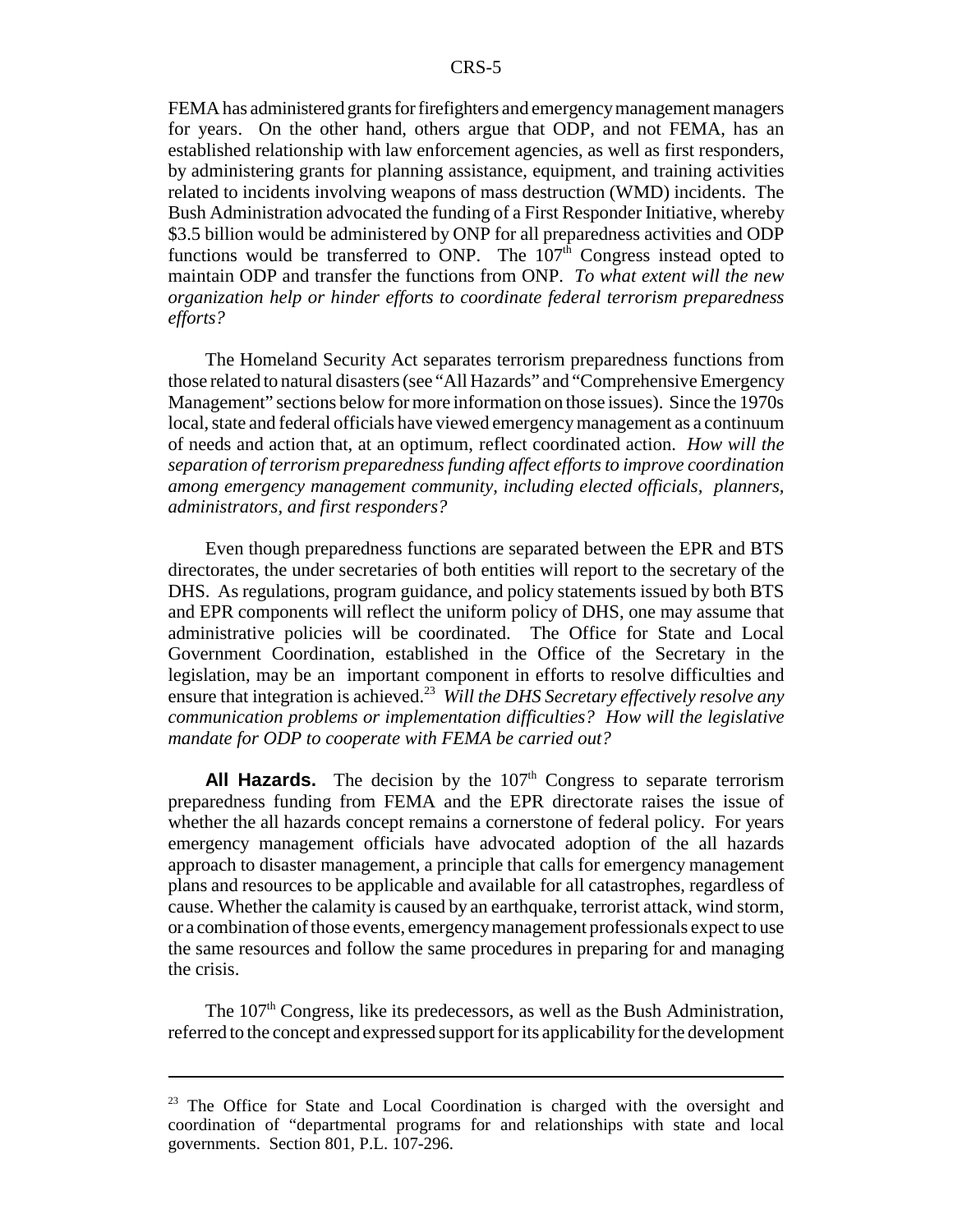of federal policy during debate on the Homeland Security Act of 2002. The legislation requires that FEMA "protect the Nation from all hazards."24 The Bush Administration expressed its commitment to the all hazards principle in the first homeland security strategy by calling for creation of an "all-discipline, all-hazard plan," "a national incident management system to respond to terrorist incidents and natural disasters," and preparing the emergency response community "to deal with all potential hazards." $25$  As noted in the first section of this report, these objectives are reflected in the authorization language for EPR. Also, the reorganization plan issued by the Administration the day the President signed P.L. 107-296 provides that the Under Secretary for EPR will be responsible for "helping to ensure the effectiveness of emergency response providers to terrorist attacks, major disasters, and other emergencies."26 *Do Congress and the Bush Administration continue to support the all hazards concept? If so, how will that support be reflected in the establishment of budget priorities?*

At present, few analysts appear to argue with the proposition that federal response and emergency assistance efforts share common elements regardless of the cause of the disaster. Some may argue, however, that terrorist attacks require unique preparedness or response activities (e.g., a linkage between law enforcement and foreign intelligence with response planning, the distribution of pharmaceutical supplies to help victims of a chemical or biological attack) that are not involved in planning for or responding to natural disasters.<sup>27</sup> In an editorial that discussed the events of September 11, one team of researchers familiar with the emergency management field concluded as follows:

This disaster event is also distinct because of the ongoing nature of the problem and the complexity of the situation. This is a disaster, overlaid with a search and rescue operation, overlaid with a crime scene, overlaid with threats to public health. Our nation has never experienced such an unending and multifaceted crisis.28

*Will obstacles confound efforts by the EPR directorate to meet the statutory mandate since preparedness activities will be administered within BTS? Does this mandate conflict with the decision to vest preparedness authority in ODP? Should past assumptions about training and response actions be modified?*

<sup>&</sup>lt;sup>24</sup> Section 507(a)(2), P.L. 107-296.

<sup>25</sup> U.S. Office of Homeland Security, *National Strategy for Homeland Security* (Washington: July 2002), p. 42-43.

<sup>26</sup> *Department of Homeland Security Reorganization Plan*, (Washington: 2002), p. 14.

 $27$  For example, SWAT team members in one city reportedly have expressed concern that protective suits used to carry victims from a hazardous material spill "have bells that ring if you stay still for too long. But the bells could reveal the location of SWAT members trying to take out a target." Jason Peckenpaugh, "Emergency Assistance," *Government Executive*, vol 34, Nov. 2002, p. 20.

<sup>&</sup>lt;sup>28</sup> Lori A. Peek and James E. Beavers, "Role of the Natural Hazards and Disaster Field in the Aftermath of September 11," *Natural Hazards Review*, vol. 3, Feb. 2002, p. 3.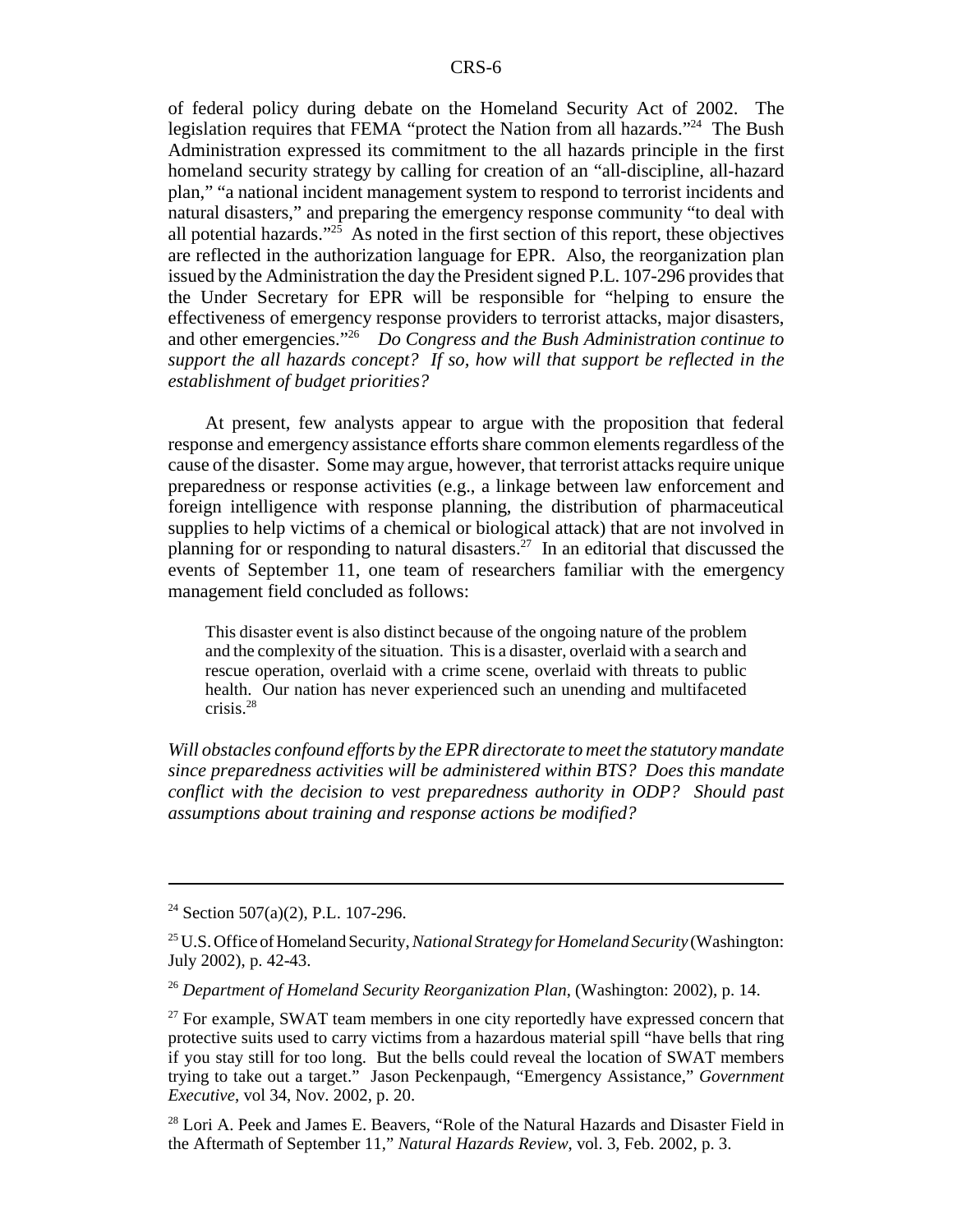History indicates that FEMA has experienced difficulty allocating resources between national security and natural disaster needs when disasters strike.<sup>29</sup> Support for the all hazards concept indicates that the policy-setting role of the federal government in emergency management will not change. In the past conflicts have arisen between some state and local officials and federal policymakers over emergency management priorities and needs, most publicly in the areas of development in flood plains and in nuclear power. Implementation of the homeland security legislation may once again bring those issues to the fore as state and local officials work with federal homeland security priorities. *As the federal government prepares to balance homeland security objectives with the need to manage natural disasters, will those disagreements arise again?* 

**Immediate Needs vs. Long Term Policy.** In the aftermath of a catastrophic disaster, the unmet needs of victims become particularly evident. The 107th Congress and the Bush Administration rapidly agreed to legislation in 2001 to assist the airline industry, compensate victims and families of victims of attacks, and to appropriate billions of dollars after the terrorist attacks of the fall of  $2001$ .<sup>30</sup> In similar fashion, Congress has, at times, enacted special legislation or stimulated reconsideration of administrative practices to address perceived gaps in federal policy, associated with the most current and significant disaster.<sup>31</sup> For example, following the Alaska earthquake of 1964, Congress enacted special legislation to fund urban renewal, housing assistance, and home financing needs.<sup>32</sup> Hurricane Betsy (1965) stimulated debate that led to enactment of the National Flood Insurance Program in 1968.<sup>33</sup> While no legislative changes occurred, the debacle associated with the response to Hurricane Andrew in 1992 led President Clinton and Director James Lee Witt to reorganize FEMA and establish a new organizational focus for the agency.

During much of the tenure of the  $107<sup>th</sup>$  Congress, the attacks of September 11 dictated much of the debate on federal emergency management policy. Those debating the establishment of the DHS recognized, however, that terrorist attacks as

 $29$  Appendix B of this report provides information on the history of balancing national security priorities with responsibility for natural disaster management.

 $30$  For a list of legislation enacted in response to the terrorist attacks see: [http://www.congress.gov/cgi-lis/bdquery], visited November 29, 2002.

 $31$  Congress has enacted assistance legislation, or authority to settle claims against the federal government, after certain disasters. See: CRS Report RL31464, *Federal Disaster Policies After Terrorist Strike: Issues and Options for Congress*, coordinated by Keith Bea, p. 11. Information on the linkages among emergency management policy developments and events, organizational changes, technological disasters, reports, and other elements are presented: *Disaster Time Line: Selected Milestone Events & U.S. Outcomes* and *Terrorism Time Line: Selected Milestone Events & U.S. Outcomes*, at [http://www.disaster-timeline.com/], visited June 10, 2002.

<sup>32</sup> P.L. 88-451, 78 Stat. 505-507.

<sup>33</sup> P.L. 90-448, 83 Stat. 476.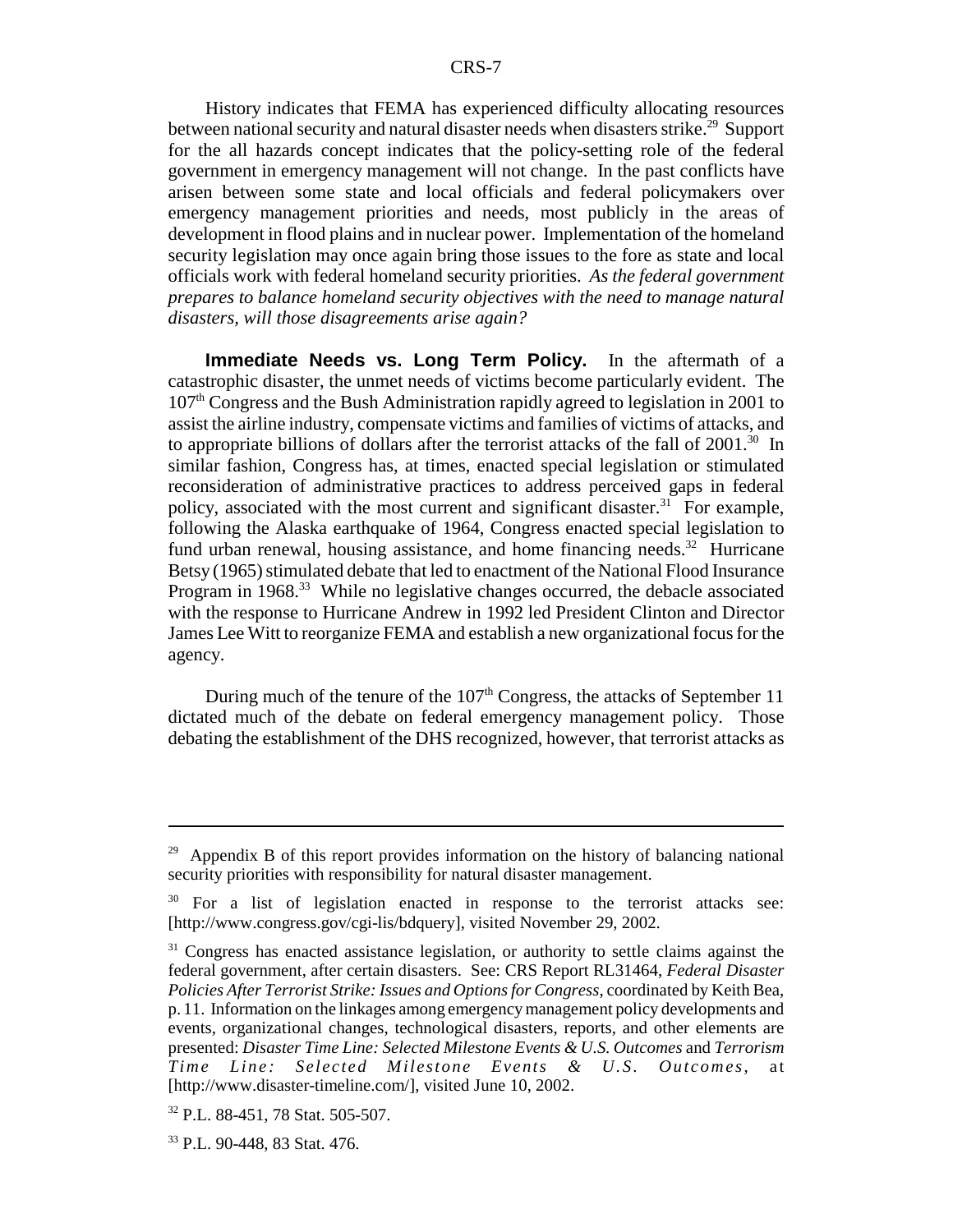well as natural disasters still occur and will continue to threaten the United States.<sup>34</sup> The war on terrorism presents the United States with a threat that is potentially more dangerous than all but the most catastrophic natural disaster. Economic instability, the destruction of elements of representative government, and millions of lives lost are some of the results that could result from terrorist attacks in the future. By comparison, the effects of even the most devastating earthquake or hurricane are most dramatically felt at the local or regional level. *Will priorities shift if another significant terrorist attack does not occur? Will compensation, assistance, or liability protection be considered for victims of future disasters, whether or not they are associated with attacks?*

The sharp memory of the terrorist attacks of the fall of 2001 may blur as other attacks or disasters occur. The  $108<sup>th</sup>$  Congress will undoubtedly closely monitor developments pertinent to significant policy changes affecting response to future catastrophic disasters or attacks.<sup>35</sup> Whereas the general argument in the early 1990s was that FEMA had given inadequate attention to natural disasters, some may contend that disasters associated with terrorist attacks have not been given enough attention, even after the bombings of the World Trade Center (1993) and the Murrah building in Oklahoma City (1995), and the attacks of 2001. Conversely, some may be concerned that attention to natural disasters will suffer. In addition, some may question whether congressional action taken after the September 11 attacks will serve as precedent for future legislation. Some view the victim compensation legislation enacted after the September 11 attacks as meeting a unique need, whereas others ask whether victims of other terrorists attacks or other types of disasters should receive commensurate assistance.<sup>36</sup> Some may view the Homeland Security Act to presage a policy shift that resets the extent and boundaries of federal responsibility. *What effect would a possible future attack have on federal emergency management policy and spending priorities?37*

**Comprehensive Emergency Management.** As noted above, the separation of terrorism preparedness functions from EPR might result in a reexamination of the all hazards concept. In similar fashion, the concept of

<sup>&</sup>lt;sup>34</sup> In calendar year 2002 President Bush issued 45 major disaster declarations, all of which involved natural disasters. See: [http://www.fema.gov/library/diz02.shtm#diz], visited November 29, 2002.

<sup>&</sup>lt;sup>35</sup> Research on the sociological implications of disasters, and policies and practices that address (or fail to address) risks is presented in: E. L. Quarantelli, *Disasters Theory and Research*, (Beverly Hills, CA: Sage Publications, Ltd, 1978). Thomas E. Drabek, *Human System Responses to Disaster*, (New York: Springer-Verlag, 1986).

<sup>36</sup> Lisa Belkin, "Just Money," *The New York Times Magazine*, Dec. 8, 2002, p. 92-97, 122, 148-149.

 $37$  One news report stated that the debate over the FY2003 funding levels will involve a reconsideration of emergency assistance spending, as follows: "The task is a difficult one, requiring nearly \$15 billion in cuts to remove spending the original FY03 bills contained over the administration's request, counting regular appropriations, emergency spending and highway money." Bill Ghent, "Senate Appropriators Plan Cutbacks in FY03 Measures ...," *Congress Daily AM*, Dec. 11, 2002, at: [http://nationaljournal.com/pubs/congressdaily/], visited Dec. 13, 2002.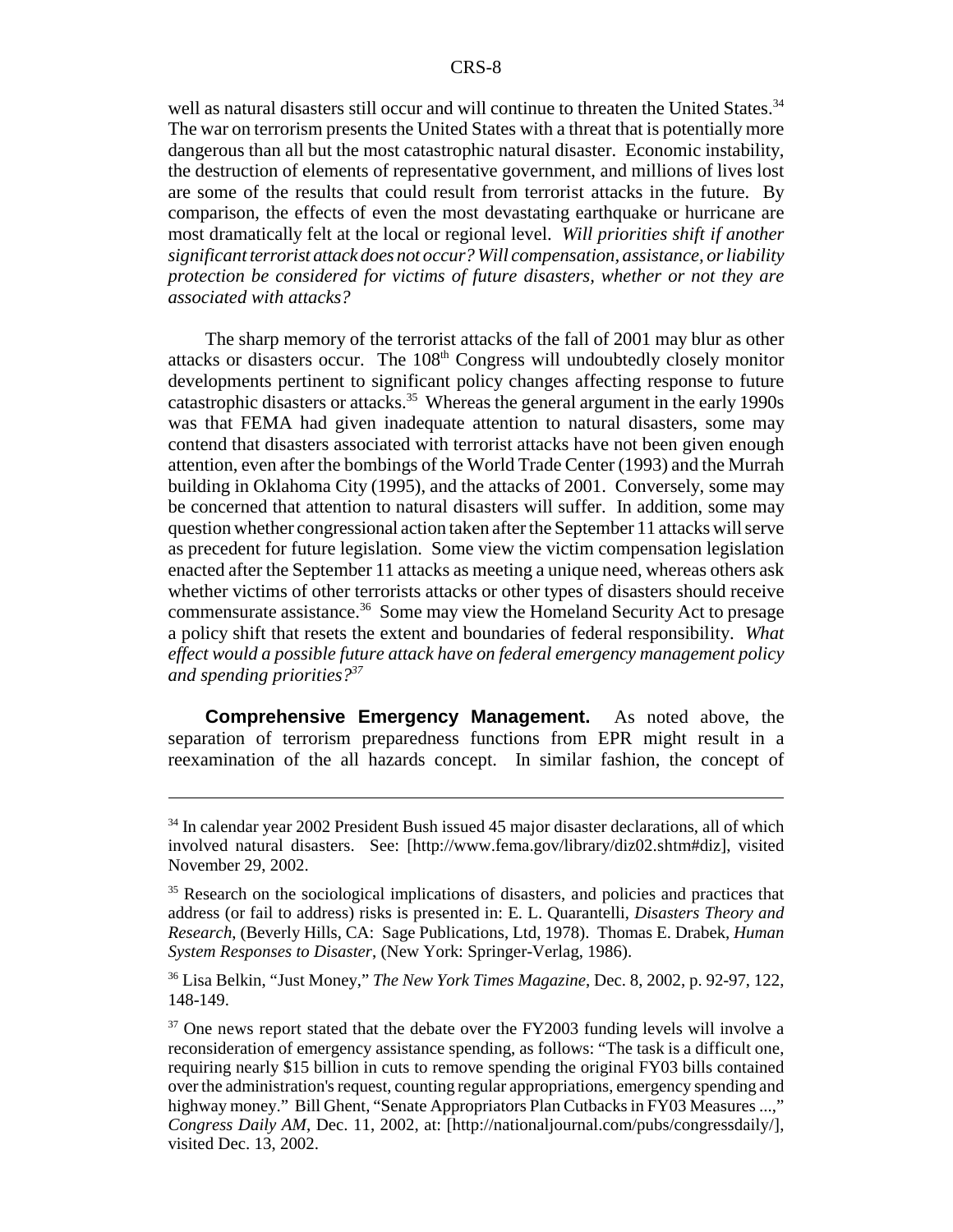comprehensive emergency management (CEM) may be scrutinized. Largely through the efforts of state emergency management officials, researchers in the 1970s developed the CEM concept, which identifies four phases of disaster management: preparedness and mitigation before disasters occur, and response and recovery in the aftermath. In the decades since the development of the CEM concept the emergency management profession has evolved through policies that have been enacted to address needs evident in each of these phases. In the past some have proposed that all federal disaster assistance policies be administered by one department or agency. Policymakers, however, have disagreed, authorizing some agencies such as the Small Business Administration and the Departments of Defense and Agriculture to implement disaster relief policies in addition to fulfilling their regular missions.

Some may view the Homeland Security Act of 2002 as presenting DHS administrators with an anomalous situation—requiring FEMA to carry out "its mission to reduce the loss of life and property and protect the Nation from all hazards by leading and supporting the nation in a comprehensive, risk-based emergency management program<sup>338</sup>— but not administering terrorism preparedness activities vested in ODP. To implement the legislation, the President's reorganization plan vests primary responsibility in ODP "for the preparedness of the United States for acts of terrorism, including ... all matters pertaining to combating terrorism, including training, exercises, and equipment support. $39$  The text of the reorganization plan that implements the legislation identifies seven primary tasks for the EPR directorate, all of which involve response functions.40 Unlike the CEM concept, the legislation and the reorganization plan separate preparedness activities. Members of the 108<sup>th</sup> Congress might wish to review the CEM concept in the context of the Homeland Security Act of 2002. *Is it feasible for federal administrators to address all four phases of emergency management? How are resources to be allocated among the phases? What should be the areas of primary federal responsibility?*

The provision adopted by the  $107<sup>th</sup>$  Congress differs from the initial proposal submitted by President Bush to Congress in 2002 to vest all preparedness activities within the Office of National Preparedness (ONP) within FEMA. The FY2003 budget President Bush submitted to Congress sought \$3.5 billion for a first responder initiative to be administered by  $ONP<sup>41</sup>$  Other grant-in-aid programs that provide preparedness assistance to state and local governments will remain the responsibility of FEMA, including grants to fire fighters, emergency management performance

<sup>&</sup>lt;sup>38</sup> Section 507(1)(2) of P.L. 107-296.

<sup>39</sup> *Department of Homeland Security Reorganization Plan*, (Washington: 2002), p. 13, at: [http://www.whitehouse.gov/], visited Nov. 26, 2002.

<sup>40</sup> *Department of Homeland Security Reorganization Plan* (Washington: 2002), p. 14-15, at: [http://www.whitehouse.gov/], visited Nov. 26, 2002.

<sup>41</sup> For background on the proposal see: CRS Report RL31475. *First Responder Initiative: Policy Issues and Options*, by Ben Canada.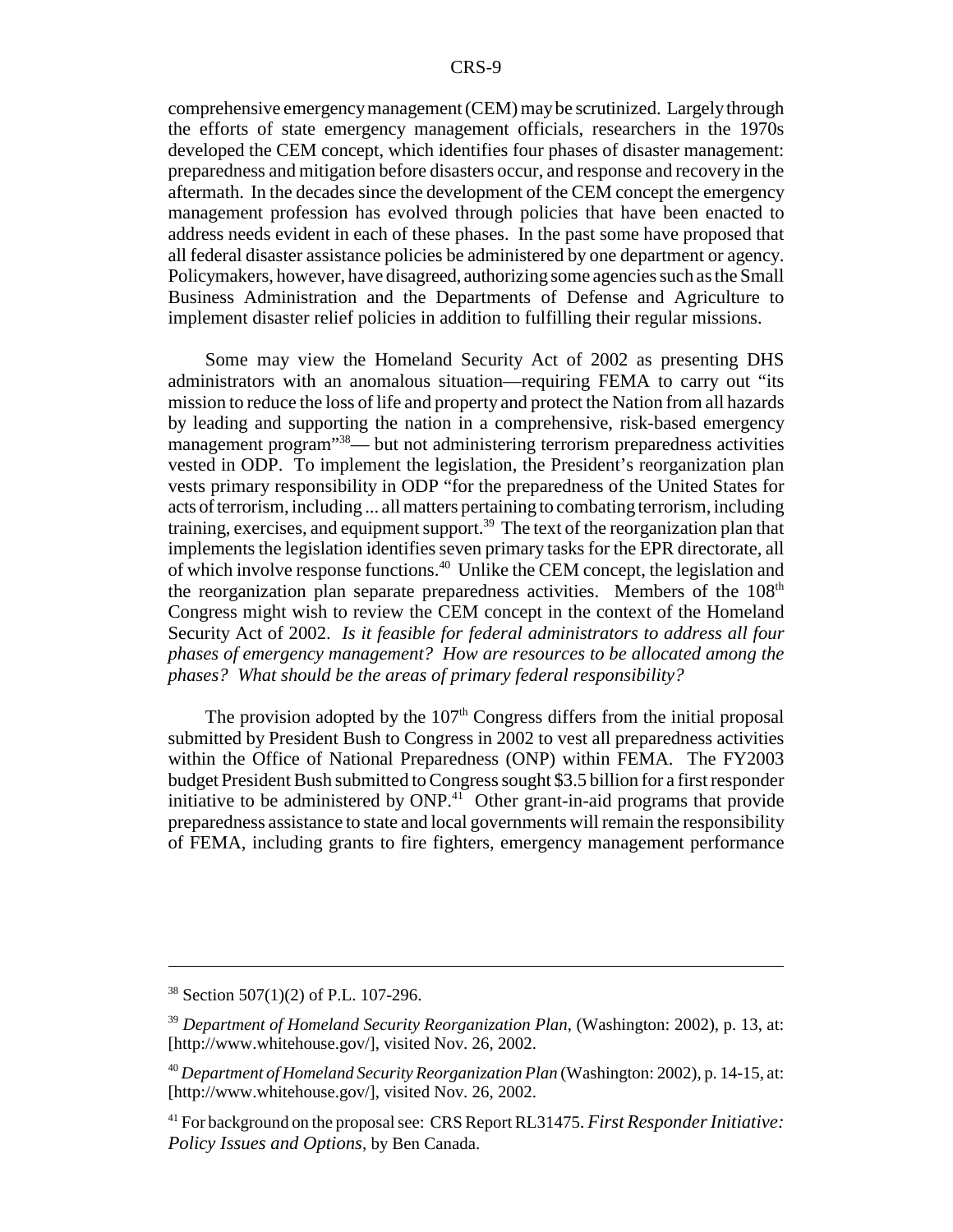grants, and hazard mitigation assistance.42 *How can the separation of the programs be managed to assure appropriate coordination?* 

In evaluating the impact of the separation of terrorism preparedness grants from FEMA, it may be useful to refer to the goals established by FEMA for the First Responder Initiative:

- ! provide states and localities with the proper balance of guidance and flexibility so that the funds are used in the local areas where they are needed most;
- ! establish a consolidated, simple, and quick method for disbursing federal assistance to states and localities;
- ! foster mutual aid across the nation so that the entire local, state, federal and volunteer network can operate together seamlessly;
- ! create an evaluation process to make sure that all programs are producing results and to direct the allocation of future resources, and;
- ! involve all Americans in programs to make their homes, communities, state and nation safer and stronger.<sup>43</sup>

*What will be the effect of the reorganization on state and local governments which have established state emergency management agencies that, like FEMA, reflect the unified CEM concept?*

<sup>&</sup>lt;sup>42</sup> For information on these programs see: U.S. Library of Congress, Congressional Research Service, *Selected Federal Funding for State and Local Terrorism Preparedness*, by Ben Canada, CRS general distribution memorandum, (Washington, November 25, 2002); CRS Report RL31227, *Terrorism Preparedness: A Catalog of Federal Assistance Programs*, by Ben Canada; CRS Report RS21302, *Assistance to Firefighters Program*, by Len Kruger; CRS Report RL31359, *Federal Emergency Management Agency Funding for Homeland Security and Other Activities*, by Keith Bea.

<sup>&</sup>lt;sup>43</sup> U.S. Congress, House Committee on Appropriations, Subcommittee on VA, HUD, and Independent Agencies, *Departments of Veterans Affairs and Housing and Urban Development, and Independent Agencies Appropriations for 2003, hearing, 107<sup>th</sup> Cong., 2<sup>nd</sup>* sess., March 6, 2002 (Washington: GPO, 2002), p. 7.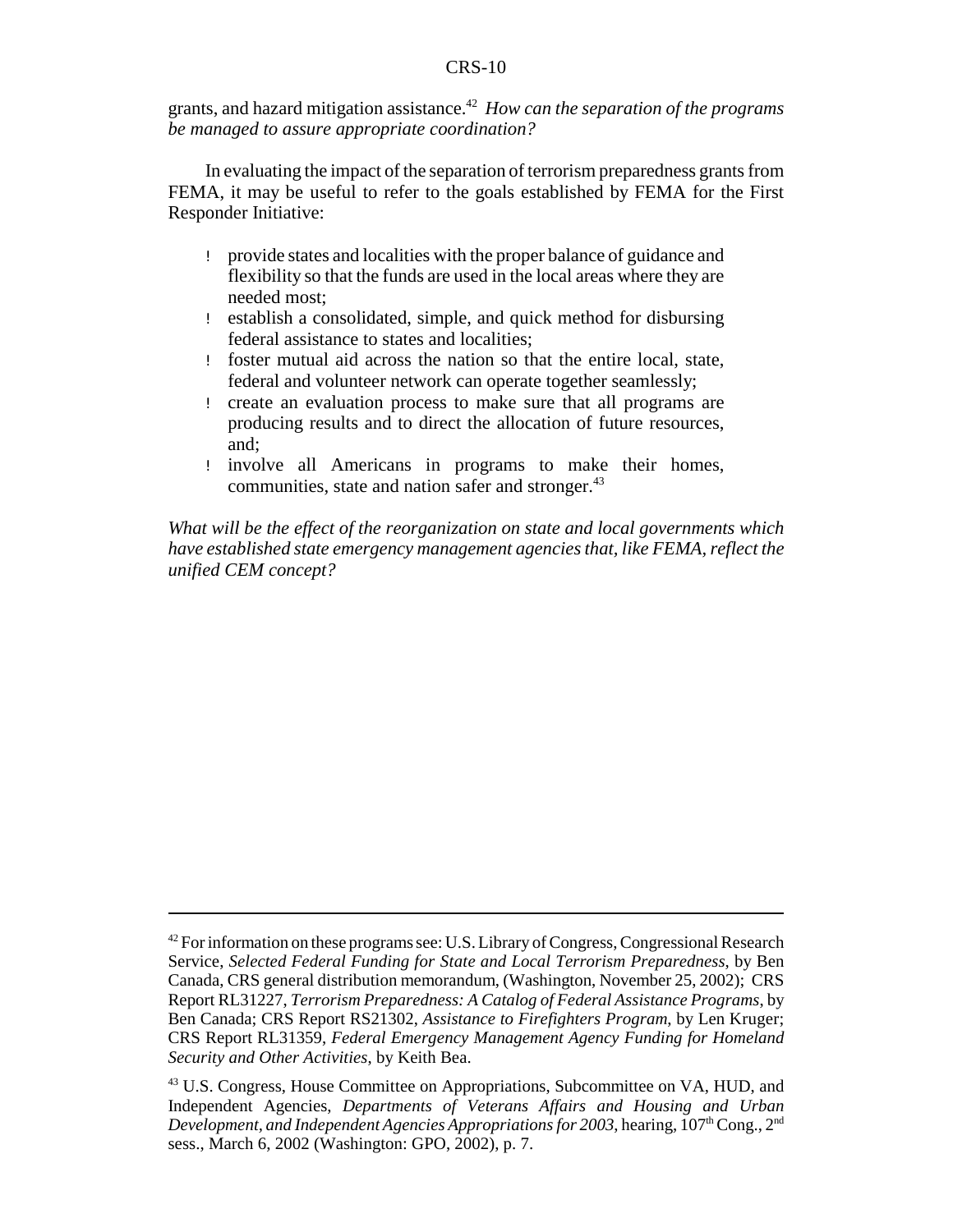# **Conclusion**

Implementation of the Homeland Security Act of 2002 poses considerable challenges to the administrators of the DHS. FEMA's existing mission and responsibilities, set out in 13 statutes and 18 unclassified presidential directives, will be transferred to the new department. The incorporation of FEMA as an independent agency will likely ease some transition problems as the mission of the agency has not changed, but questions might be raised during the first year of implementation. The transfer of terrorism preparedness functions out of ONP and into the Border and Transportation Security directorate may lead to questions about the applicability of the comprehensive emergency management concept to the new department, particularly if the EPR directorate's primary function will be response to disasters, including attacks.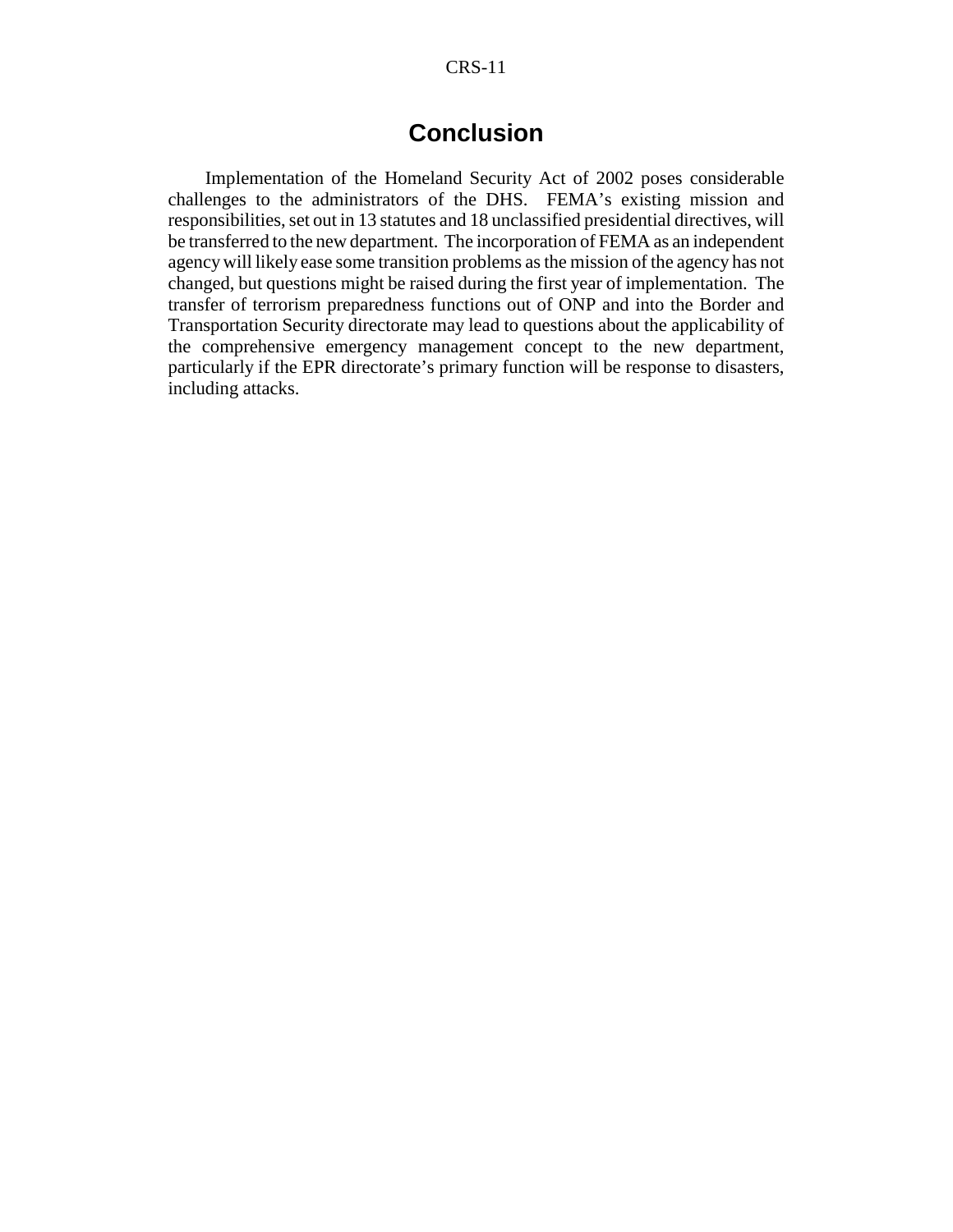## **Appendix A: Summary of FEMA Authorities**

Until enactment of the Homeland Security Act of 2002, no single directive had set out FEMA's responsibility. Prior to 2002, 13 public laws and 18 unclassified presidential directives directed or authorized FEMA to provide assistance in four phases of emergency management: preparedness, response, recovery, and mitigation. The activities FEMA has undertaken in each of these four areas pursuant to these authorities include the following.

Preparedness. FEMA (1) provides financial assistance for state and local disaster planning; (2) coordinates federal interagency planning for disaster response and continuity of government in the event of a federal government crisis; (3) administers the National Defense Executive Reserve program to identify business and government leaders willing to volunteer for government service in emergency situations; (4) awards grants to state and local governments for exercises and simulations; and (5) trains first responder units (firefighters, emergency rescue, hazardous materials teams).

Response. (1) Coordinates delivery of resources from other federal agencies and non-federal entities to communities stricken by major disasters; (2) administers funds to nonprofit organizations that aid the homeless; (3) monitors the response of federal interagency teams to hazardous material incidents; (4) awards funds for response associated with storage of chemical agents; and (5) offers assistance to state and local officials responding to major disasters and catastrophic situations.

Recovery. (1) Provides funds to individuals and families in need of temporary shelter or cash grants due to losses incurred in major disasters; (2) awards grants to state and local governments and certain nonprofit organizations for the reconstruction or repair of structures; and (3) reimburses insurance policy holders for losses from floods.

Mitigation. (1) Assists property owners seeking to reduce future losses by elevating, relocating, or reinforcing buildings in disaster-prone areas such as flood plains or earthquake zones; (2) awards grants to help non-federal fire agencies fight wildfires before they result in more catastrophic losses; (3) publishes flood zone maps and funds efforts to update the maps; (4) provides technical assistance and funding for updating land use plans and building codes; and, (5) funds certain efforts that prevent terrorist attacks (these also may be considered preparedness activities).

The remainder of Appendix A provides summaries of and citations to the public laws and presidential directives that establish the mission for FEMA.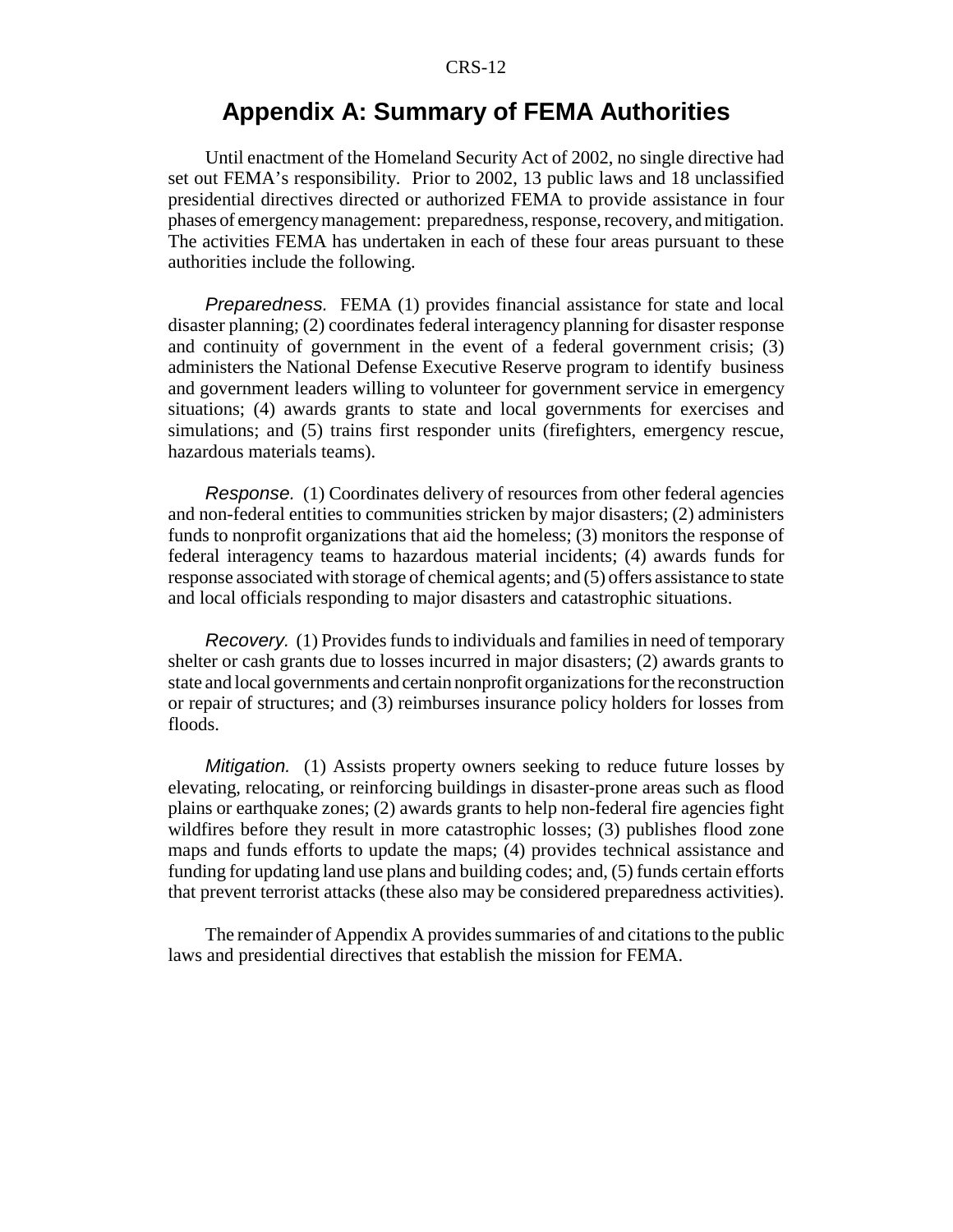## **Organizational Authorities**

Federal disaster relief and emergency management policies and responsibilities have evolved throughout the nation's history, generally increasing in complexity and the amount of assistance provided. Before 1950 no single agency coordinated federal emergency management (primarily disaster relief) activities. Instead, Congress enacted *ad hoc* legislation after each major catastrophe to authorize specified federal agencies or officers to administer the types and amounts of federal disaster aid set out in the legislation.<sup>44</sup> In 1950, Congress enacted legislation that authorized the President, on a continuing basis, to determine, within certain constraints, when federal assistance would be made available.<sup>45</sup> The legislation set out the boundaries of that aid by specifying categories of eligible recipients ("states and local governments," "public facilities," and "public and private lands") and the types of aid to be provided (federal resources, surplus property, debris clearance aid, and emergency repairs).<sup>46</sup>

Since 1950 Congress has enacted legislation to expand categories of federal assistance, establish the amount of assistance to be provided (through appropriations as well as authorization legislation), and set administrative requirements for federal and non-federal officials.<sup>47</sup> Throughout, the President has retained authority to determine when federal assistance is to be provided.<sup>48</sup> However, responsibility for administering federal disaster assistance agency shifted from 1950 to 1978, involving departments, the White House, and independent agencies, all with varying degrees of authority set out in statutes and presidential directives.49 The lack of consistent responsibility for coordinating federal aid caused problems at all levels of

<sup>&</sup>lt;sup>44</sup> For a list of legislation enacted from 1803 through 1943 see: Rep. Harold Hagen, remarks in the House, *Congressional Record*, vol. 96, Aug. 7, 1950, p. 11900-11902.

<sup>45</sup> P.L. [81]-875, 64 Stat. 1109. The legislation authorized the President to direct federal agencies to provide aid after a "major disaster," defined as "any flood, drought, fire, hurricane, earthquake, storm, or other catastrophe" that warrants federal assistance.

<sup>46</sup> Section 3 of P.L. [81]-875, 64 Stat. 1110.

 $47$  For a summary of the evolution of these authorities, see U.S. Congress, Senate Bipartisan Task Force on Funding Disaster Relief, *Federal Disaster Assistance,* S.Doc. 104-4, 104th Cong., 1st sess. (Washington: GPO, 1995), Appendix I. Issues raised during debate on H.R. 5005, the Homeland Security Act of 2002, and the historical background relevant to that debate are presented in the following archived CRS report available from the author: CRS Report RL31510, *Proposed Transfer of FEMA to the Department of Homeland Security*, by Keith Bea.

<sup>48</sup> For a summary of the evolution of definitions of the terms "major disaster" and "emergency" and a related discussion see: CRS Report RL31464, *Federal Disaster Policies After Terrorist Strike: Issues and Options for Congress*, coordinated by Keith Bea, pp. 14- 26.

 $49$  For a discussion of the shifts in administrative responsibilities see: CRS Report 78-103 (GOV), *Emergency Preparedness and Disaster Assistance: Federal Organizations and Programs*, by Clark Norton (available from the author).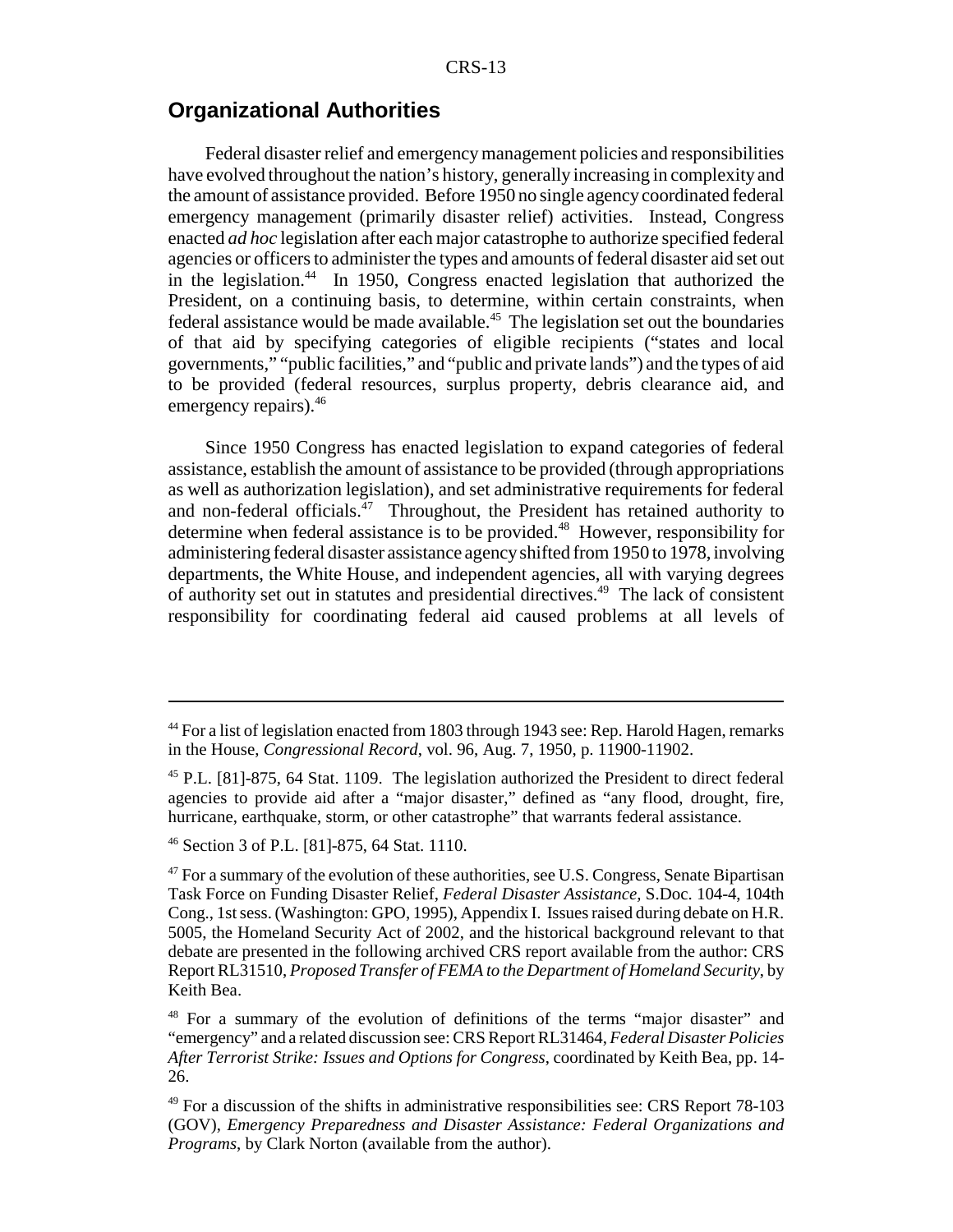government, and subsequently led to the consolidation of related functions and the creation of FEMA in 1978.50

**Establishment as an Independent Agency.** On June 19, 1978, President Carter submitted to Congress *Reorganization Plan Number 3* to establish FEMA.<sup>51</sup> After neither chamber passed a resolution of disapproval, the *Plan* took effect on April 1, 1979.<sup>52</sup> The reorganization plan and two related executive orders that created FEMA and transferred functions from other federal agencies including the following provisions:

*Reorganization Plan Number 3 of 1978* — Created FEMA and transferred fire prevention, flood insurance, and emergency broadcast functions. Also transferred the National Fire Prevention and Control Administration and the National Academy for Fire Prevention and Control to the new agency.<sup>53</sup>

*E.O. 12127* — Effectuated the reorganization plan and specified that fire and emergency broadcast authorities and functions would be transferred from the Department of Commerce, as would flood insurance authorities held by the Department of Housing and Urban Development (HUD).<sup>54</sup>

*E.O. 12148* — Transferred additional functions from departments including civil defense from the Department of Defense, federal disaster assistance from HUD, federal preparedness from the General Services Administration, and earthquake hazards reduction from the Office of Science and Technology Policy. The Order also authorized FEMA to coordinate all civil defense and civil emergency planning, management, mitigation, and assistance functions, in addition to dam safety, natural and nuclear disaster warning systems, and the coordination of preparedness and planning to reduce the consequences of major terrorist incidents. Other mandates set out in E.O. 12148 included working with non-federal entities, assessing federal civil defense and emergency management functions, and developing related policies.

53 5 U.S.C. Appendix.

<sup>50</sup> For example, see U.S. President (Nixon), "New Approaches to Federal Disaster Preparedness and Assistance," H.Doc. 93-100, 93rd Cong., 1st sess. (Washington: GPO, 1973); National Governor's Association, 1978 Emergency Preparedness Project Final Report (Washington: 1978), p. 394. See also [http://www.fema.gov/about/history.shtm].

<sup>&</sup>lt;sup>51</sup> Pursuant to general reorganization authority granted the President in the Reorganization Act of 1949, as amended (P.L. 95-17, 91 Stat. 29-35, 5 U.S.C. 901), reorganization plans submitted to the Congress for consideration were implemented if Congress did not pass resolutions of disapproval within sixty days. This reorganization authority expired in 1984.

<sup>&</sup>lt;sup>52</sup> Both chambers held hearings on the plan and unfavorably reported resolutions of disapproval. See U.S. Congress, House Committee on Government Operations, *Reorganization Plan No. 3 of 1978 (Federal Emergency Management Agency)*, hearings, 95th Cong., 2nd sess., June 26 and 29, 1978 (Washington: GPO, 1978), p. 168; U.S. Congress, Senate Committee on Governmental Affairs, *Reorganization Plan No. 3 of 1978 (Disaster Preparedness)*, hearings, 95th Cong., 2nd sess., June 20 and 21, 1978 (Washington: GPO, 1978), p. 47.

<sup>54</sup> U.S. President (Carter), "Federal Emergency Management Agency," Executive Order 12127, Mar. 31, 1979, 3 CFR, 1945-1989 Comp., p. 880.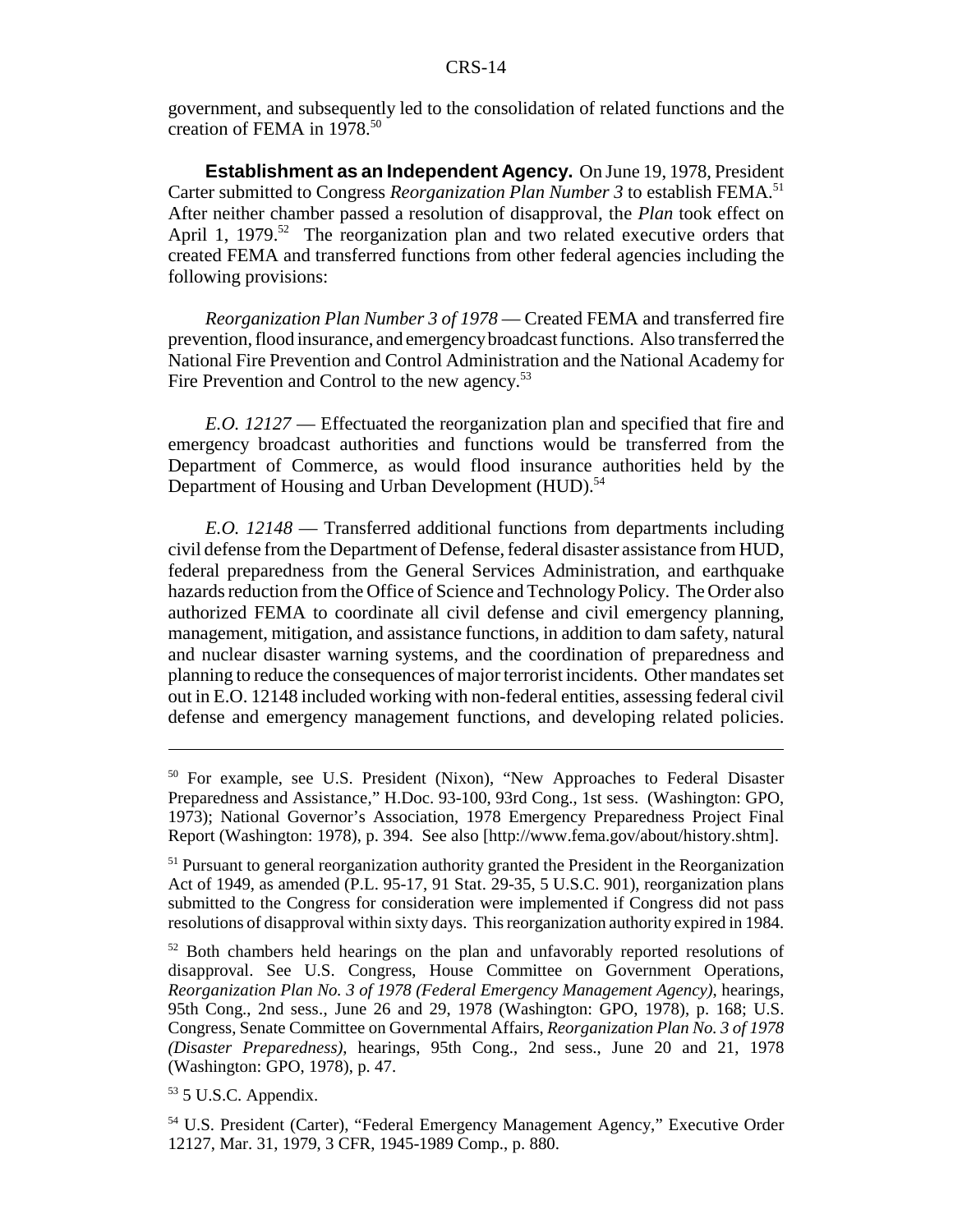Finally, the Order mandated establishment of the Federal Emergency Management Council, composed of the FEMA and OMB directors, and others as designated by the President.<sup>55</sup>

*Homeland Security Act of 2002* — Transfers FEMA's director and "functions, personnel, assets, and liabilities" to the Emergency Preparedness and Response (EPR) directorate of the Department of Homeland Security (DHS).<sup>56</sup> However, not all of FEMA's functions will be administered within EPR. The "elements of the Office of National Preparedness ... which relate to terrorism" are the responsibility of the Office for Domestic Preparedness within the Border and Transportation Security directorate.<sup>57</sup>

## **Other Authorities**

In addition to the reorganization plan, the two executive orders noted above, and the Homeland Security Act, 27 statutes and executive orders have assigned responsibilities to FEMA. These authorities are summarized below, grouped by topic.

**Dam Safety.** *National Dam Safety Program Act* — Designates the Director of FEMA to be chair of the Interagency Committee on Dam Safety. Requires that the Director administer a national dam safety and research program and coordinate activities with the states.

The Director must establish annual targets through FY2002 for dam safety improvements, recommend federal and non-federal roles to carry out the implementation of the plan, and provide training and grants to the states. In administering the grant program, the Director must contract with each state to develop a work plan to reach performance levels set out in each contract. State dam safety plans and programs must be reviewed and approved by the Director. The statute authorizes the Director to establish a National Dam Safety Review board to monitor state implementation efforts and requires that the Director submit biennial reports to the Congress.58

<sup>55</sup> U.S. President (Carter),"Federal Emergency Management," Executive Order 12148, July 20, 1979, 3 CFR, 1945-1989 Comp., p. 881, as amended by E.O. 12673. The Federal Emergency Management Council provision was rescinded in U.S. President (Clinton), "National Defense Industrial Resources Preparedness," Executive Order 12919, June 3, 1994, 59 FR 29525, Sec. 904(8). Note: Reference in the Order to the Civil Defense Act (CDA) of 1950 as a base for authority is obsolete. The CDA was repealed and partially reenacted in 1994 (P.L. 103-337) when incorporated as Title VI of the Stafford Act, 42 U.S.C. 5195 et seq.

<sup>56</sup> Section 503, P.L. 107-296. Components of the Departments of Commerce, Justice, and Health and Human Services are also transferred to EPR under this authority.

 $57$  Sec. 430(c)(8), P.L. 107-296.

<sup>&</sup>lt;sup>58</sup> 33 U.S.C. 467 et seq.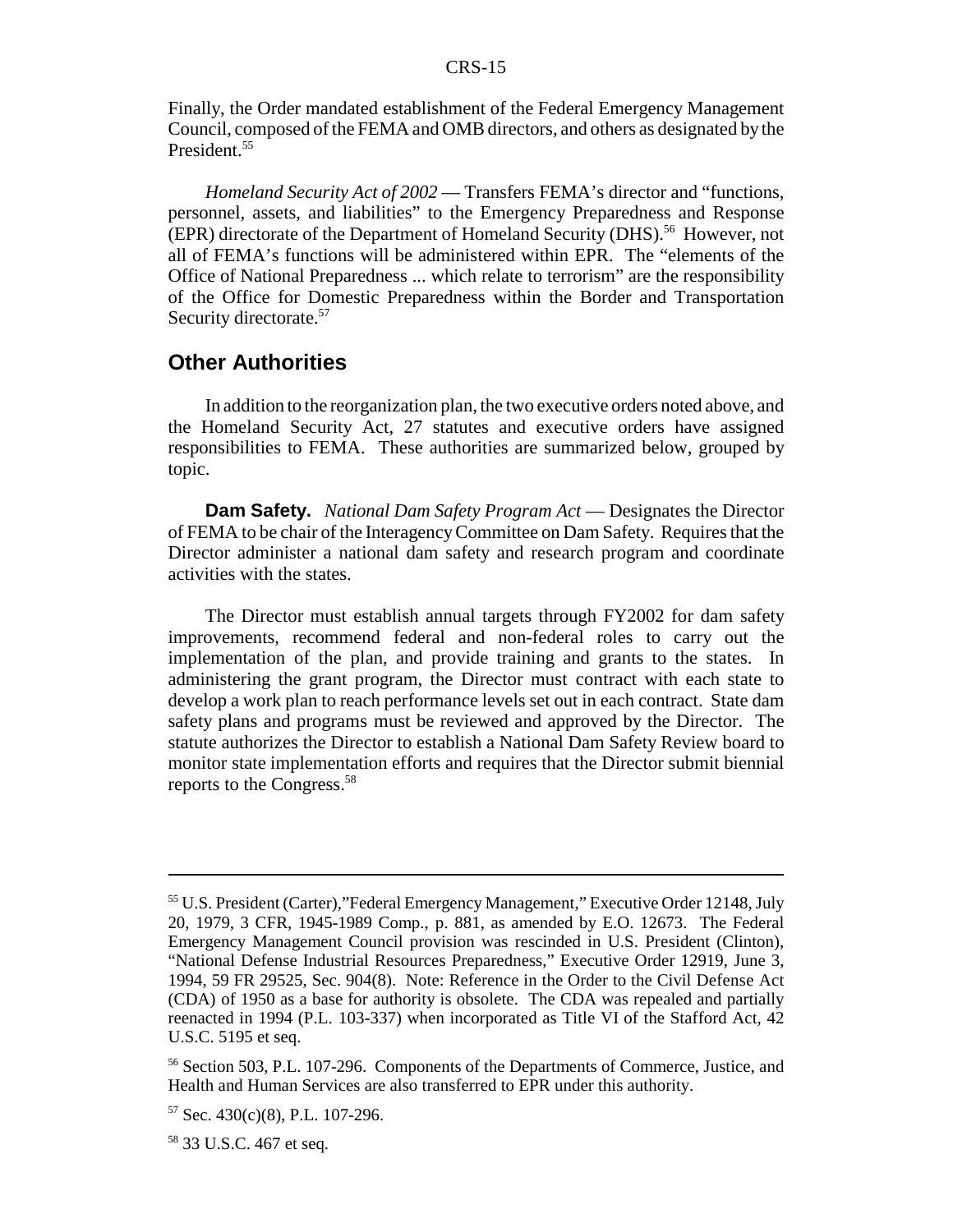**Disaster Assistance.** *Robert T. Stafford Disaster Relief and Emergency Assistance Act* —Authorizes the President to provide federal assistance for preparedness and mitigation before disasters occur. After a major disaster or emergency declaration is issued, requires that the President designate a federal coordinating officer to coordinate federal and non-federal disaster relief efforts. The President must also ensure that supplies needed for reconstruction are available, subject to a Governor's request. The Act also authorizes a range of assistance to communities, non-profit organizations, and individuals to help recovery efforts.

E.O. 12148 delegated responsibility for administering much of the Stafford Act provisions, as amended, to the FEMA Director. Administration officials determine which areas are included in a declaration, award grants to communities and individuals affected by specified catastrophes, and ensure that grantees comply with statutory requirements. The Director also is charged with responsibility for preparing emergency response plans and administering preparedness grants to the states.<sup>59</sup>

**Earthquake Hazards Reduction.** *Earthquake Hazards Reduction Act of 1977* — Mandates that FEMA has primary responsibility for coordinating and planning the National Earthquake Hazards Reduction program.

The Director must submit an annual program budget to the Office of Management and Budget (OMB), ensure implementation of the program by federal and non-federal agencies, submit plan updates to Congress, and prepare biennial reports to Congress. The FEMA Director must also administer grants to the states, prepare and execute a public education program, prepare and disseminate research on building codes, develop and coordinate the execution of federal interagency response plans, develop ways to combine earthquake hazard reduction with similar efforts for other hazards, and establish demonstration projects with states and localities.<sup>60</sup>

*E.O. 12699* — Establishes earthquake safety requirements for federal buildings. Requires the Director of FEMA to report to the President on implementation of the executive order, to support the Interagency Committee on Seismic Safety in Construction, and to collect information from other agencies to be included in annual reports to Congress.<sup>61</sup>

*E.O. 12941* — Requires that all federal agencies provide cost estimates on mitigating seismic risks in federal buildings to FEMA. Charges FEMA with the responsibility of notifying federal agencies of the executive order requirements and

<sup>59 42</sup> U.S.C. 5121 et seq. Title VI of the Stafford Act includes civil defense (now referred to as emergency preparedness) provisions originally established in the Civil Defense Act of 1950, 50 U.S.C. App. 2251 et seq.

<sup>&</sup>lt;sup>60</sup> 42 U.S.C. 7701 et seq.

<sup>61</sup> U.S. President (Bush), "Seismic Safety of Federal and Federally Assisted or Regulated New Building Construction," Executive Order 12699, Jan. 5, 1990, 55 FR 835,3 CFR 1991, p. 269.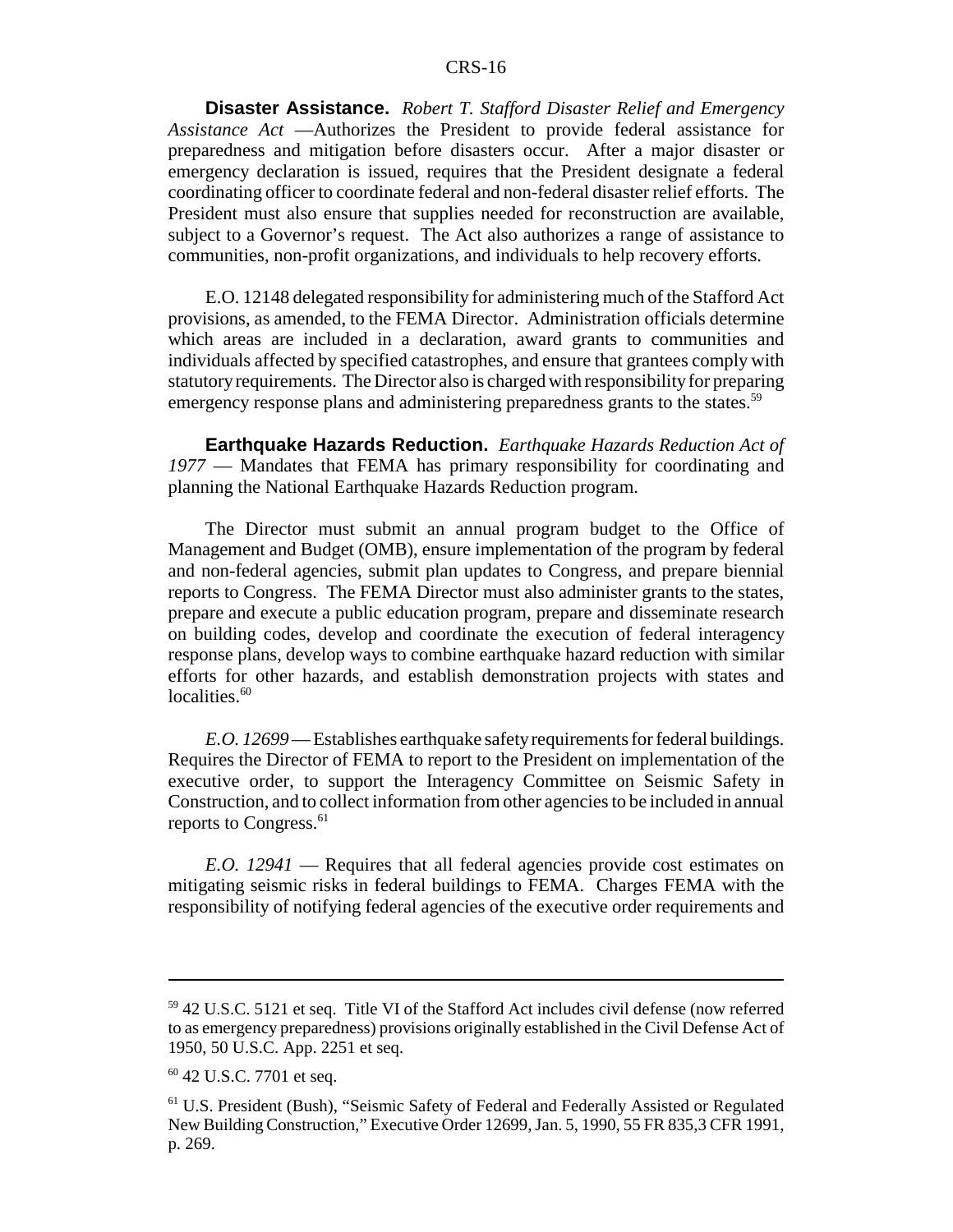preparing reports to Congress on seismic safety in federal buildings and the execution of the executive order.<sup>62</sup>

**Emergency Food and Shelter.** *Stewart B. McKinney Homeless Assistance Act of 1987, Title III* — Directs the FEMA Director to constitute and serve as Chair of the Emergency Food and Shelter Program National Board.

The Director must provide administrative support to the board as specified, conduct annual audits, and award the full amount of appropriations to the board for implementation of the  $Act.^{63}$ 

**Fire Control.** *Federal Fire Prevention and Control Act of 1974* — Established the United States Fire Administration (USFA) in the Department of Commerce, subsequently transferred to FEMA in Reorganization Plan No. 3 of 1978 and E.O. 12127.

The Administrator of the USFA reports to and is responsible to the FEMA Director. The National Fire Academy within FEMA is charged with advancing professional development of fire personnel. Its superintendent is appointed by the FEMA Director and subject to direction of the USFA Administrator. The Administrator oversees a program for testing and evaluating fire equipment, operates the National Fire Data Center, and assists states in preparing fire prevention and control plans. The Act authorizes the Administrator to review state and local fire prevention codes, suggest improvements, encourage owners of large properties to prepare fire safety statements, and to organize an annual conference. The Administrator must develop arson detection techniques, conduct studies, provide related training, collect data, and develop information on arson. The FEMA Director must forward claims for fire fighting on federal property to the Treasury Department for reimbursement. The Director must make annual reports to Congress on fire prevention and control. He is authorized to make grants to fire departments for specified purposes as well as to safety organizations for burn prevention programs. The Director must report to Congress on the results of such grants.<sup>64</sup>

**Hazardous Material.** *Emergency Planning and Community Right-to-Know Act of 1986* — Authorizes funds for FEMA to provide grants to state and local governments and universities to improve emergency planning, preparedness, mitigation, response, and recovery capabilities for hazardous chemical emergencies.<sup>65</sup>

*Hazardous Materials Transportation Act of 1994* — Charges the FEMA Director, in coordination with other agency heads, with developing, maintaining, and distributing a curriculum on hazardous material transportation incident response in order to train emergency response and preparedness teams.

<sup>62</sup> U.S. President (Clinton), "Seismic Safety of Existing Federally Owned or Leased Buildings," Executive Order 12941, Dec. 1, 1994, 59 FR 62545, 3 CFR 1995, p. 955.

<sup>&</sup>lt;sup>63</sup> 42 U.S.C. 11331 et seq.

<sup>&</sup>lt;sup>64</sup> 15 U.S.C. 2201 et seq.

<sup>65 42</sup> U.S.C. 11005.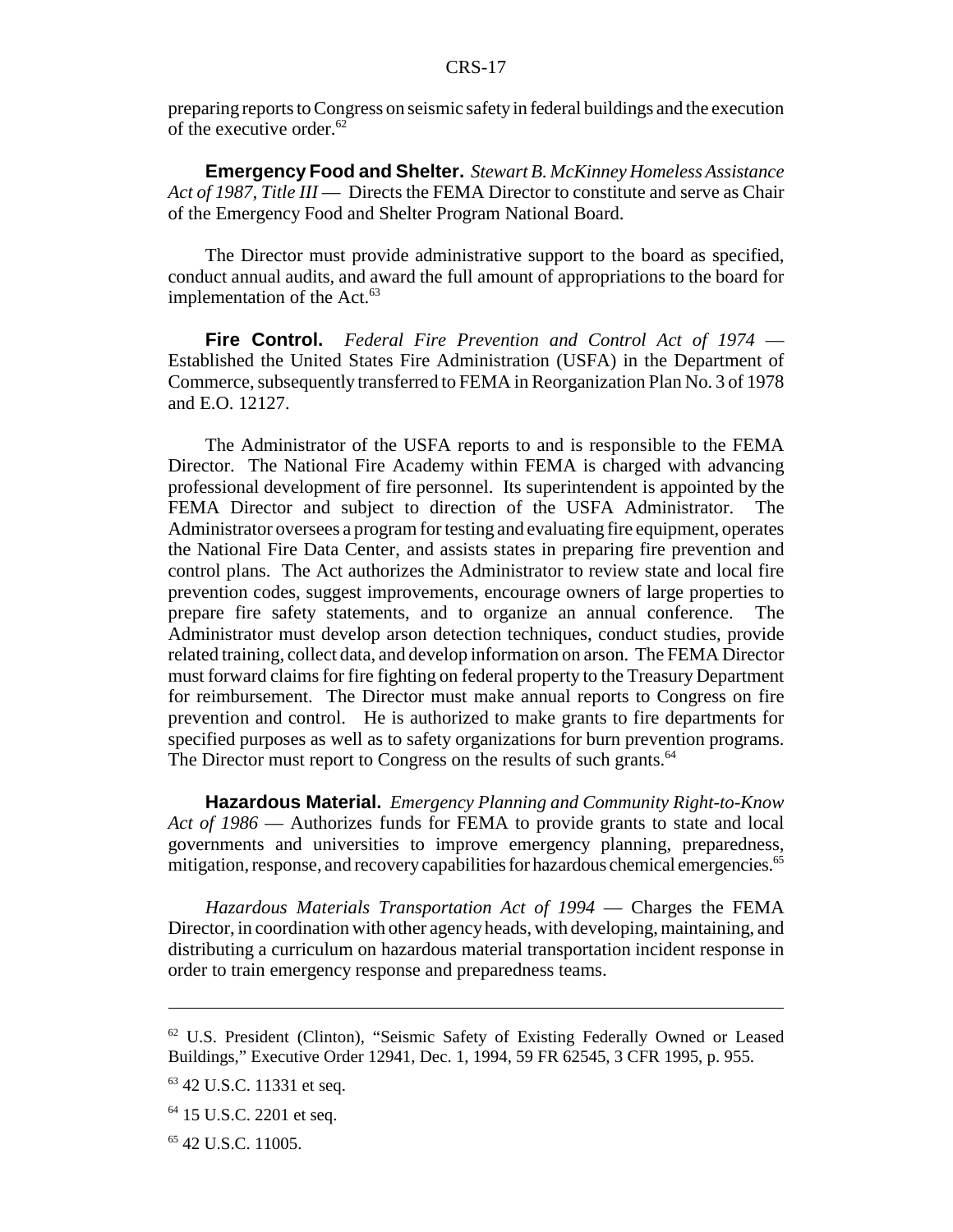Also, in coordination with other agency heads, the Director monitors and reviews pertinent response and training activities of federal agencies and provides technical assistance. As delegated by the Secretary of Transportation, the Director may receive and review grant applications.<sup>66</sup>

*Department of Defense Authorization Act of 1986* — Authorizes FEMA to award grants (using funds appropriated to and transferred from the Department of Defense (DoD)) to public agencies for preparedness and response activities related to the storage and disposal of lethal chemical agents held by DoD. The Director must submit annual reports to Congress on funded activities.<sup>67</sup>

*E.O. 12580* — Requires FEMA to serve on the National and Regional Response Teams established under the National Contingency Plan.<sup>68</sup> Delegates to FEMA responsibility for public comment on the plan, authority to consider revisions to the plan, consideration of indemnification of contractors, and consultation with the states on remedial actions.69

**Insurance.** *National Flood Insurance Act of 1968* — As amended, authorizes the Director of FEMA to establish and administer a national flood insurance program.70 The Federal Insurance and Mitigation Administration (FIMA), established in June 2001, administers the agency's mitigation and federal insurance functions related to floods, including flood insurance underwriting, rate-making, actuarial analysis, claims payment and loss mitigation.<sup>71</sup>

**Interagency Committees.** *E.O. 12265* — Names the FEMA Director to the interagency committee on consumer affairs.<sup>72</sup>

*E.O. 12661* — Names the FEMA Director to the Interagency Group on Countertrade to implement provisions of the Omnibus Trade Act with regard to international trade policy.<sup>73</sup>

 $69$  U.S. President (Reagan), "Superfund Implementation," Executive Order 12580, Jan. 23, 1987, 3 CFR 1945-1989 Comp., p. 817, as amended by E.O. 12777, 13016. See also President's memorandum of August 19, 1993, 52 FR 2923, 3 CFR, 1994, p. 767.

70 42 U.S.C. 4011 et seq.

<sup>71</sup> Rawle King of the Government and Finance Division, CRS, contributed to this entry.

72 U.S. President (Carter), "Federal Consumer Programs," Executive Order 12265, Jan. 15, 1981, 46 FR 4665, 3 CFR, 1945-1989 Comp., p. 313, as amended by E.O. 12160.

<sup>66 49</sup> U.S.C. 5115, 5116.

 $67$  50 U.S.C. 1521(c).

<sup>68</sup> The National Oil and Hazardous Substances Pollution Contingency Plan sets out procedures to be followed in responding to discharges of contaminants. See 40 CFR 300.

<sup>73</sup> U.S. President (Reagan), "Implementing the Omnibus Trade and Competitiveness Act of 1988 and Related International Trade Matters," Executive Order 12661, Dec. 27, 1988, 54 FR 779, 3 CFR, 1945-1989 Comp., p. 299, as amended by E.O. 12697, 12716.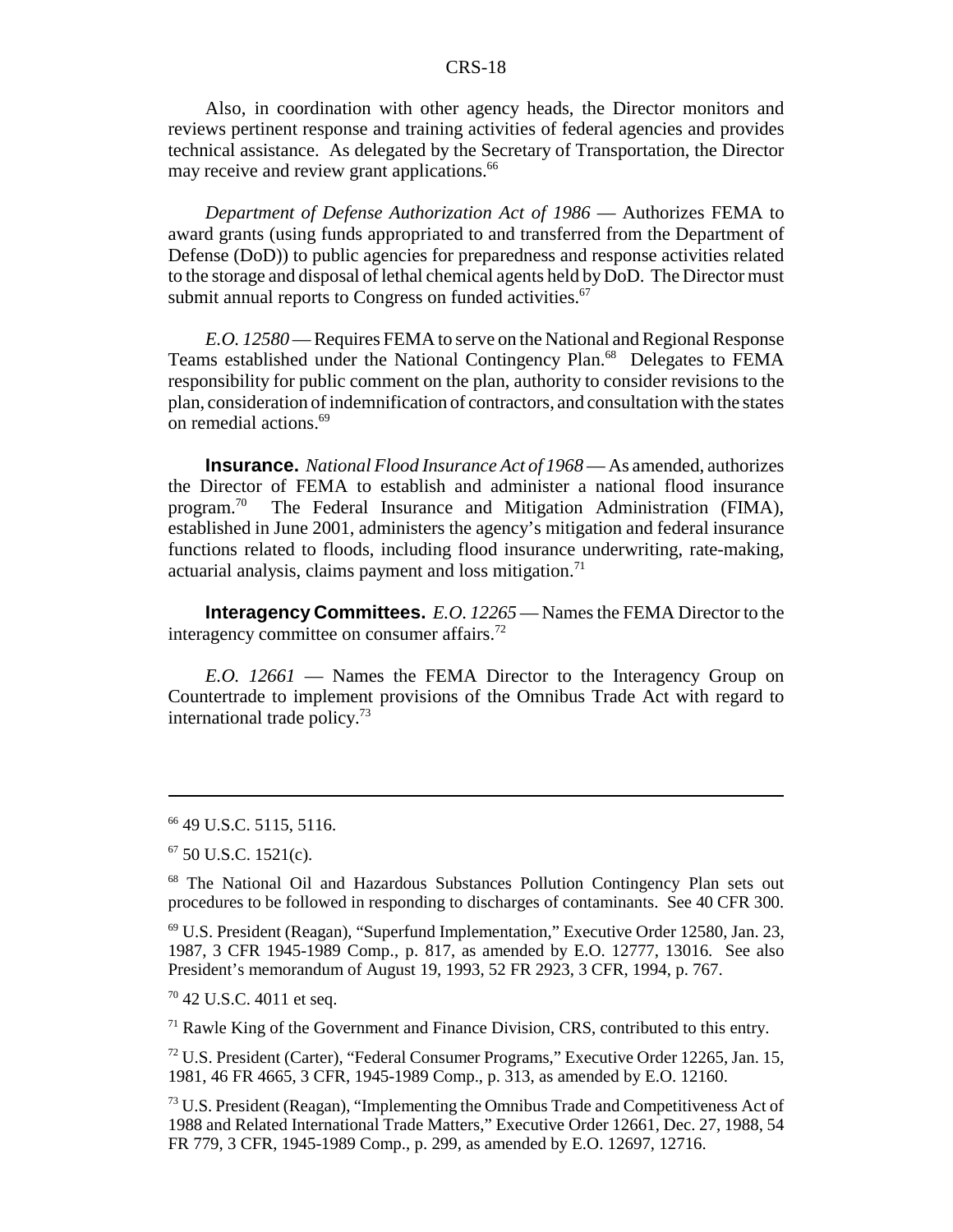*E.O. 12788* — Names the FEMA Director to the interagency Economic Adjustments Committee related to military base closures.<sup>74</sup>

*E.O. 12816* — Names the FEMA Director to the interagency committee on administrative management.<sup>75</sup>

*E.O. 13151* — Names the FEMA Director to the interagency committee charged with development of the Global Disaster Information Network.<sup>76</sup>

*E.O. 13228* — Names the FEMA Director to the Homeland Security Council.<sup>77</sup>

**National Security.** *National Security Act of 1947* — Authorizes the FEMA Director to appoint and fix the compensation of personnel and to use federal resources to advise the President with regard to the coordination of military, industrial, and civilian mobilization at times of war. Policies and programs administered by the Director would address: the effective use of labor, natural, and industrial resources; the coordination of federal activities concerning the procurement and distribution of military or civilian supplies; the relationship of supplies to requirements for resources and facilities; the establishment and conservation of strategic and critical reserves; and, the relocation of government and private sector activities to ensure continued operation and national security.<sup>78</sup>

*Defense Production Act of 1950* — Authorizes the FEMA Director to coordinate federal agencies' decisions concerning the construction of government-owned facilities, or the provision of federal assistance for other facilities, and to ensure the dispersal of such facilities in the interest of national defense.<sup>79</sup>

*Defense Against Weapons of Mass Destruction Act of 1996* — Authorizes the Director of FEMA to coordinate efforts with other federal agency heads to provide training to civilian personnel who must respond to the use or threatened use of weapons of mass destruction (WMD). Requires the FEMA Director, in consultation with other agency heads, to incorporate guidance in federal response plans and programs on the use of an Armed Forces domestic terrorism rapid response team in emergencies that involve such weapons.

<sup>74</sup> U.S. President (Bush), "Defense Economic Adjustment Program," E.O. 12788, Jan. 15, 1992, 57 FR 2213, 3 CFR, 1993, p. 273.

<sup>75</sup> U.S. President (Bush), "Management Improvement in the Federal Government," E.O. 12816, Oct. 14, 1992, 57 FR 47562, 3 CFR, 1992, p. 313.

<sup>76</sup> U.S. President (Clinton), "Global Disaster Information Network," E.O. 13151, Apr. 27, 2000, 65 FR 25619.

<sup>77</sup> U.S. President (Bush), "Establishing the Office of Homeland Security and the Homeland Security Council," E.O. 13228, Oct. 8, 2001, 66 FR 51812.

<sup>78 50</sup> U.S.C. 404, 405.

<sup>79</sup> As amended by the Defense Production Act Amendments of 1992, P.L. 102-558, 106 Stat. 4201, 50 U.S.C. App. 2062.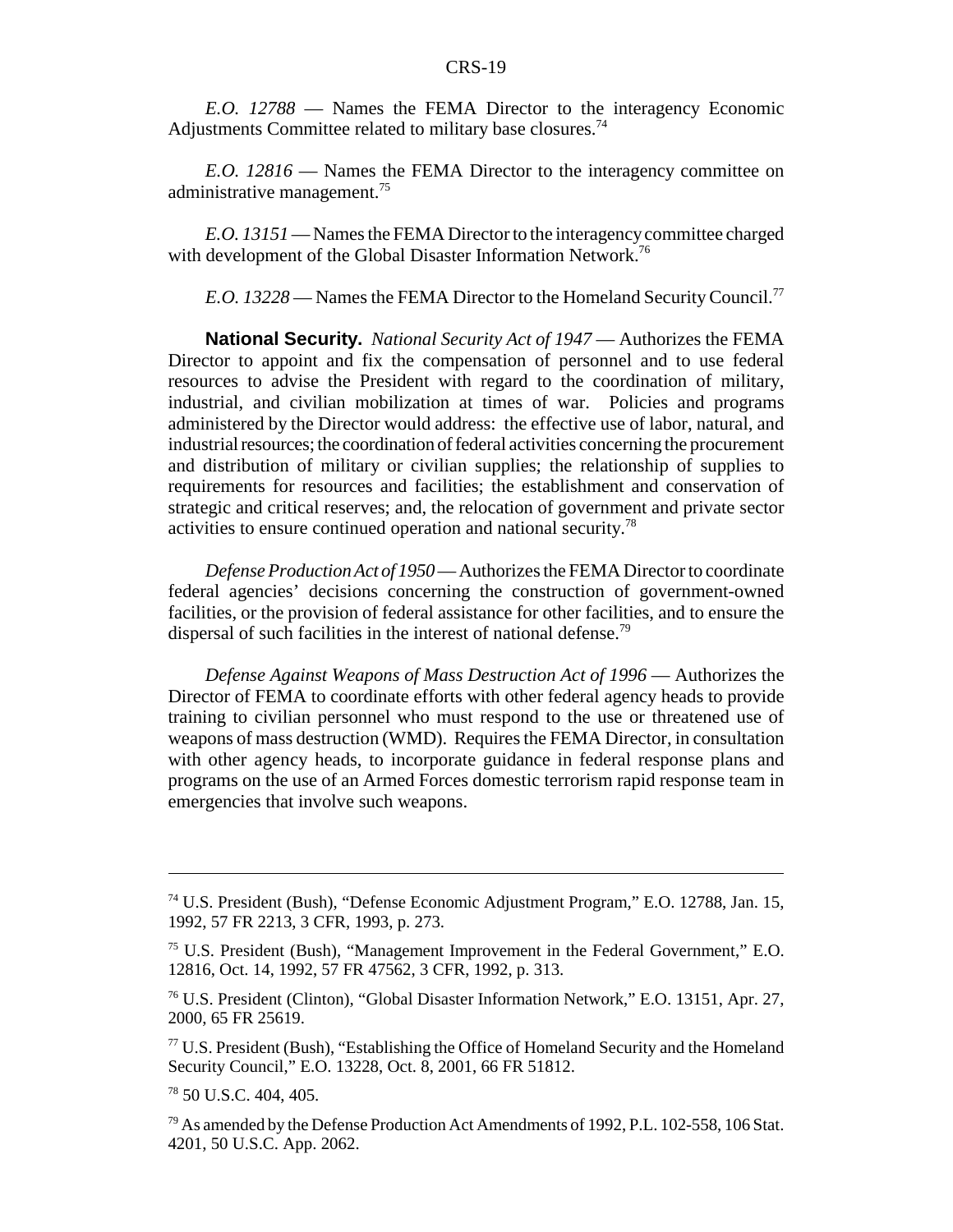The FEMA Director also works with other agency heads in testing and improving responses to emergencies involving nuclear, radiological, chemical, and biological weapons. The FEMA Director compiles and maintains a master inventory of federal equipment and assets that could be used to assist non-federal entities involved in responding to WMD emergencies, and incorporates guidance on accessing and using equipment in response plans. The FEMA Director also maintains a database on chemical and biological agents to be accessed by federal and non-federal government officials and serves on the Committee on Nonproliferation within the National Security Council.<sup>80</sup>

*E.O. 10789* — Authorizes the Director of FEMA to issue contracts for services and property considered necessary or appropriate for purposes of national defense.<sup>81</sup>

*E.O. 12472* — Established the National Communications System and requires the FEMA Director to consult with the President, the National Security Council (NSC), and others on emergency telecommunications matters, including preparedness for attack.

Other agency heads consult with the FEMA Director to ensure that National Communications System activities are coordinated with federal emergency management responsibilities. The FEMA Director operates and maintains telecommunications services, works with non-federal entities to ensure that plans and procedures comply with federal plans and national security and emergency preparedness requirements, and oversees, in conjunction with the Federal Communications Commission, the Emergency Broadcast System.<sup>82</sup>

*E.O. 12656* — Requires the FEMA Director to advise the NSC and the Homeland Security Council (HSC) on national security emergency preparedness matters including mobilization, civil defense, continuity of government and technological disasters.<sup>83</sup>

The Director helps implement and manage processes established by the President for the NSC and the HSC, as well as implementing, coordinating (with federal and non-federal entities), and reporting on national security emergency preparedness policy. All federal agency heads consult and coordinate with the

83 U.S. President (Bush), "Executive Order Establishing Office of Homeland Security," Executive Order 13228, *Federal Register*, vol. 66, Oct. 8, 2001, p. 51812-51817.

 $80$  50 U.S.C. 2312.

<sup>&</sup>lt;sup>81</sup> U.S. President (Eisenhower), "Authorizing Agencies of the Government to Exercise Certain Contracting Authority in Connection with National Defense Functions and Prescribing Regulations Governing the Exercise of such Authority," Executive Order 10789, Nov. 14, 1958, 3 CFR, 1945-1989 Comp., p. 832, as amended by Sec. 5-204, E.O. 12148.

<sup>&</sup>lt;sup>82</sup> U.S. President (Reagan), "Assignment of National Security and Emergency Preparedness Telecommunications Functions," Executive Order 12472, Apr. 3, 1984, 49 FR 13471, 3 CFR, 1945-1989 Comp., p. 946. Note: Reference in the Order to the Civil Defense Act (CDA) of 1950 as a base for authority is obsolete. The CDA was repealed and partially reenacted in 1994 (P.L. 103-337) when incorporated as Title VI of the Stafford Act, 42 U.S.C. 5195 et seq.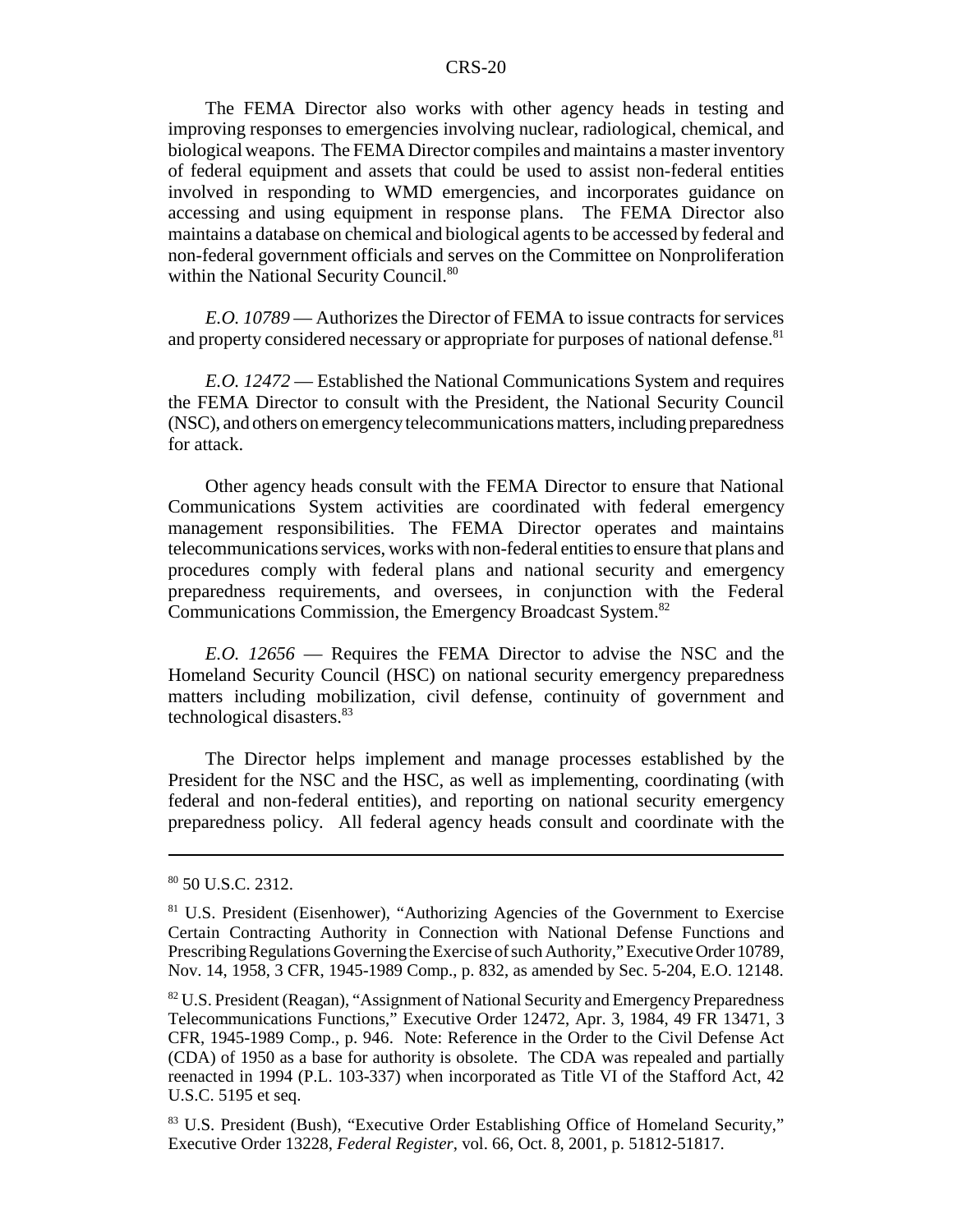Director to ensure that activities and plans are consistent with NSC guidelines and policies. The Director consults with specified officials to develop and coordinate emergency preparedness planning in matters related to the following:

- ! agriculture;
- ! industrial development;
- ! enemy attack estimates;
- ! hazards from nuclear weapons and related resources;
- ! labor;
- ! plans for civilian and military support needs during national security emergencies;
- ! dissemination of emergency preparedness material during such emergencies;
- ! civil defense information related to emergency human services; and,
- ! transportation preparedness planning.

In addition to consulting with other agency heads, the FEMA Director has lead responsibility for coordinating federal national security emergency preparedness programs and plans, guiding non-federal entities in emergency preparedness planning, and providing assessments to the President on such capabilities. The Director develops and coordinates civil defense programs, and provides advice on civil emergency planning. He also supports federal agency heads to engage in preparedness planning, including shelter management in the event of attack.<sup>84</sup>

*E.O. 12742* — Authorizes the FEMA Director to issue regulations concerning the mobilization of industrial resources necessary for national security requirements. Provides the Director authority to amend or revoke certain administrative actions issued pursuant to the Defense Production Act of 1950, as amended. Proposed agency regulations must be coordinated by the Director with appropriate agencies.<sup>85</sup>

*E.O. 12919* — Mandates that the FEMA Director advise the NSC on national security resource preparedness matters, coordinate plans and programs associated with authorities delegated in the executive order, establish procedures to resolve conflicts, and report to the President on related activities. Agency delegation of authorities must be furnished to the FEMA Director. Also, the FEMA Director is to coordinate the National Defense Executive Reserve program to ensure that, in the event of an emergency, trained personnel are ready to assume federal executive

<sup>84</sup> U.S. President (Reagan), "Assignment of Emergency Preparedness Responsibilities," Executive Order 12656, Nov. 18, 1988, 53 FR 47491,3 CFR, 1945-1989 Comp., p. 887, as amended by E.O. 13074. Note: Reference in the Order to the Civil Defense Act (CDA) of 1950 as a base for authority is obsolete. The CDA was repealed and partially reenacted in 1994 (P.L. 103-337) when incorporated as Title VI of the Stafford Act, 42 U.S.C. 5195 et seq.

<sup>85</sup> U.S. President (Bush), "National Security Industrial Responsiveness," Executive Order 12742, Jan. 8, 1991, 56 FR 1079, 3 CFR, 1992, p. 309.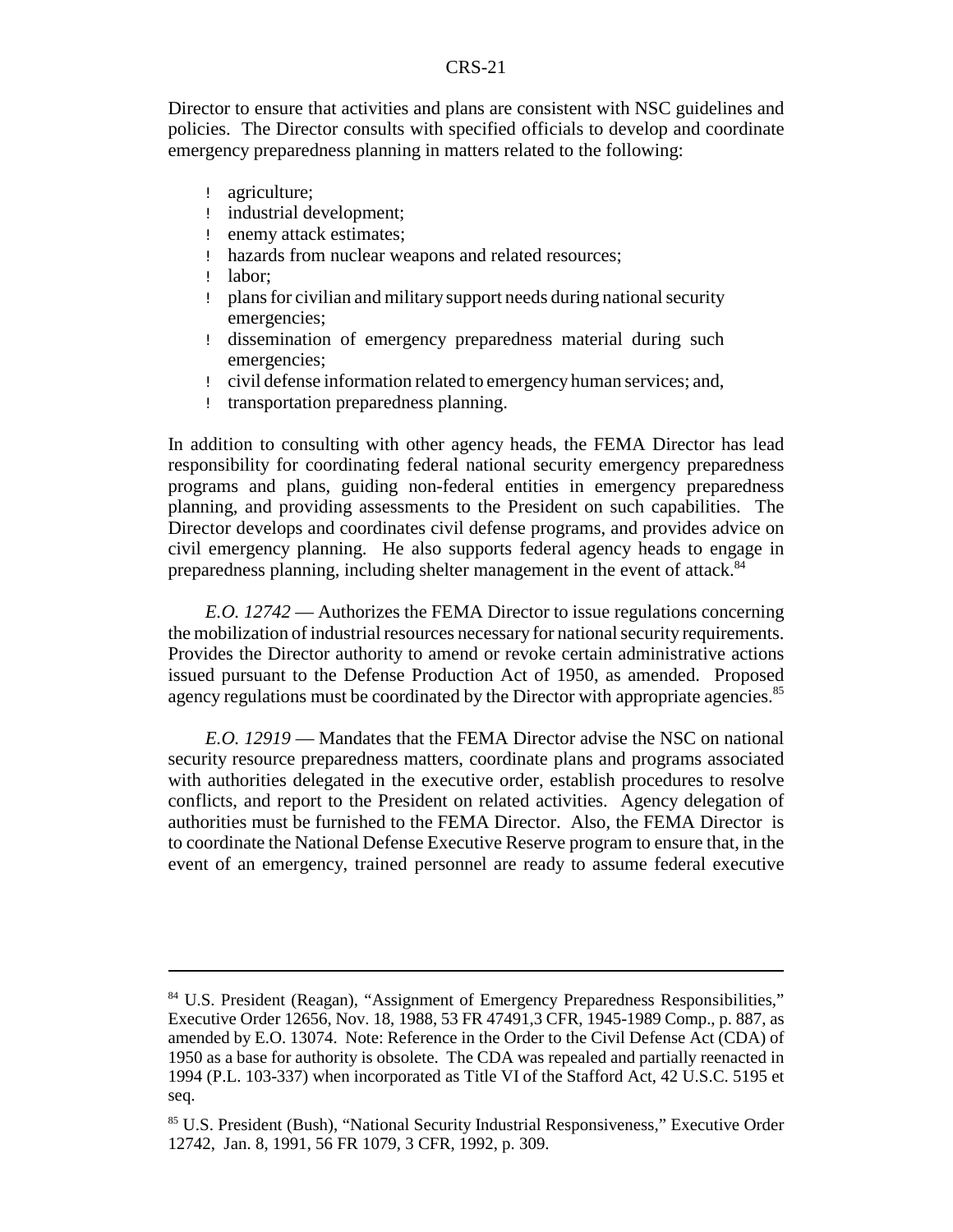positions, if needed. Other agency heads are required to consult with the FEMA Director to identify labor and manufacturing information needs.<sup>86</sup>

*E.O. 13231* — Established the President's Critical Infrastructure Protection Board to ensure protection of information systems for critical infrastructure for the telecommunications, financial services, and utility sectors, among others. The Director of FEMA serves on the Board.<sup>87</sup>

<sup>86</sup> U.S. President (Clinton), "National Defense Industrial Resources Preparedness," Executive Order 12919, June 3, 1994, 59 FR 29525, 3 CFR, 1995, p. 901.

<sup>87</sup> U.S. President (Bush), "Critical Infrastructure Protection in the Information Age," E.O. 13231, Oct. 16, 2001, 66 FR 53063.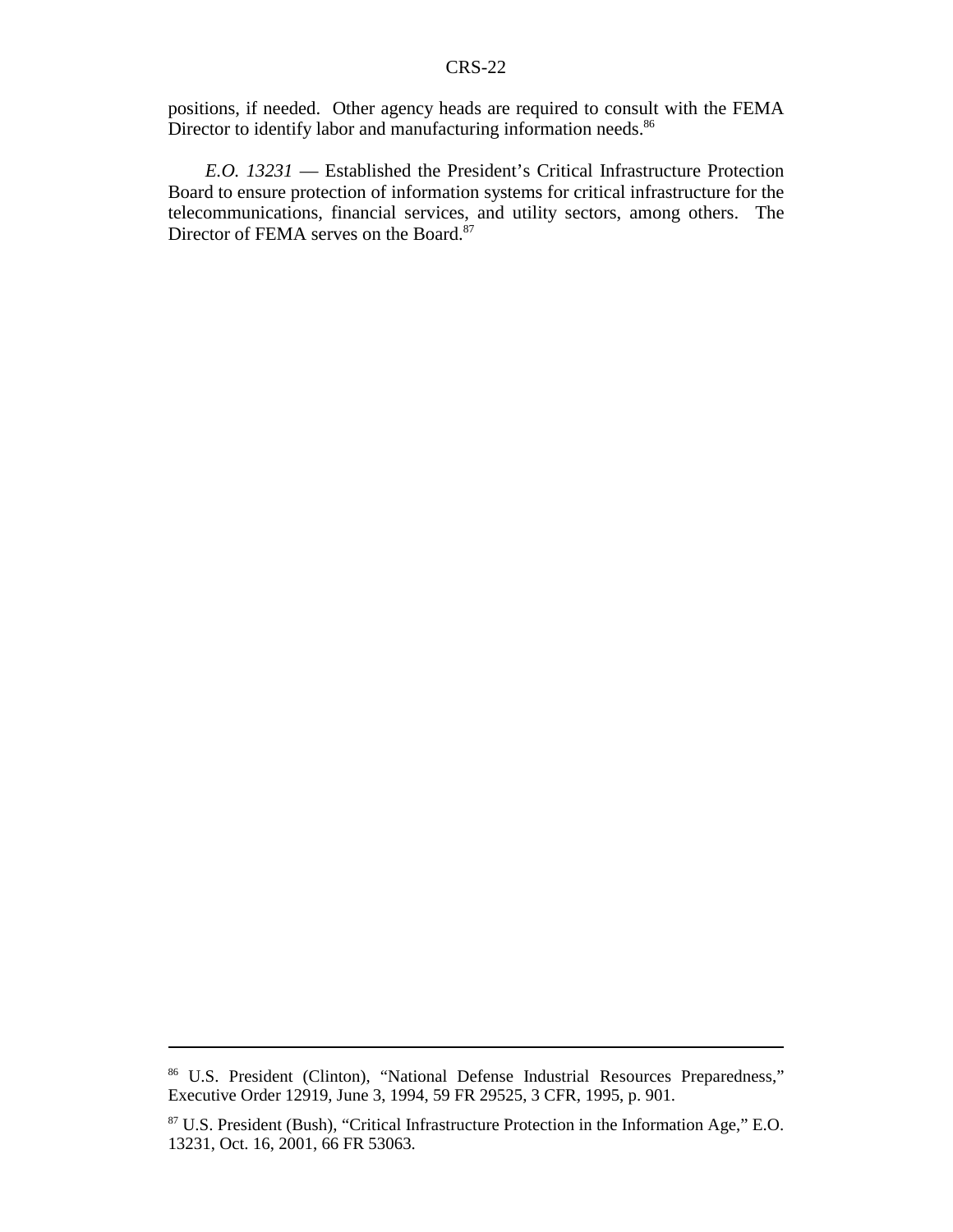# **Appendix B: All Hazard Policies**

## **Federal All Hazard Developments**

**Background.** The integration of all of FEMA's functions into DHS arguably is consistent with the original intent behind the establishment of FEMA in 1978. As envisioned by the Office of Management and Budget (OMB) team charged by President Carter with designing the initial framework for the agency, three "major components of the total civil emergency preparedness and response activity" were identified as follows:

(1) War-related measures (or national security measures) such as civil defense, continuity of government, and resource management measures—the latter including industrial mobilization, materials stockpiling and economic stabilization planning. (2) Disaster preparedness and response measures related mainly to natural disasters. (3) An intermediate category of civil emergency preparedness and response measures, not necessarily related either to wartime contingencies or to natural disasters, but related to man-made situations such as threats or acts of terrorism, peacetime nuclear emergencies, or critical shortages or disruptions of essential resources or services such as petroleum, electricity, or transportation.<sup>88</sup>

The authors of an OMB study on the reorganization proposal concluded as follows:

[F]ederal emergency preparedness functions not related to war or to natural disaster are assuming increasing importance ... this new range of problems and potential problems, including threats or acts of terrorism, peacetime nuclear emergencies, critical shortages of vital supplies such as petroleum, and disruptions of essential services such as electricity or transportation, have demanded increasing federal attention.... There appears to be ample justification for taking into account crises and emergencies of non-war and non-natural disaster origin in designing an improved overall organization for federal civil emergency preparedness and response.<sup>89</sup>

One team of authors who examined the issue shortly after FEMA's establishment in the early 1980s concluded, on the other hand, that distinctions should be drawn among types of disasters, as follows:

The hazards of technology pose different managerial problems than those arising from nature .... Natural hazards tend to have relatively well-understood "hazard chains"... making opportunities for control intervention relatively clear; the hazard chains for technological hazards, by comparison, are often poorly

<sup>88</sup> U.S. Office of Management and Budget, *President's Reorganization Project: Federal Emergency Preparedness and Response Historical Survey* (Washington: 1978), pp. 1-2.

<sup>89</sup> U.S. Office of Management and Budget, *Federal Emergency Preparedness and Response Historical Survey* (Washington: unpublished, 1978), pp. 60, 65.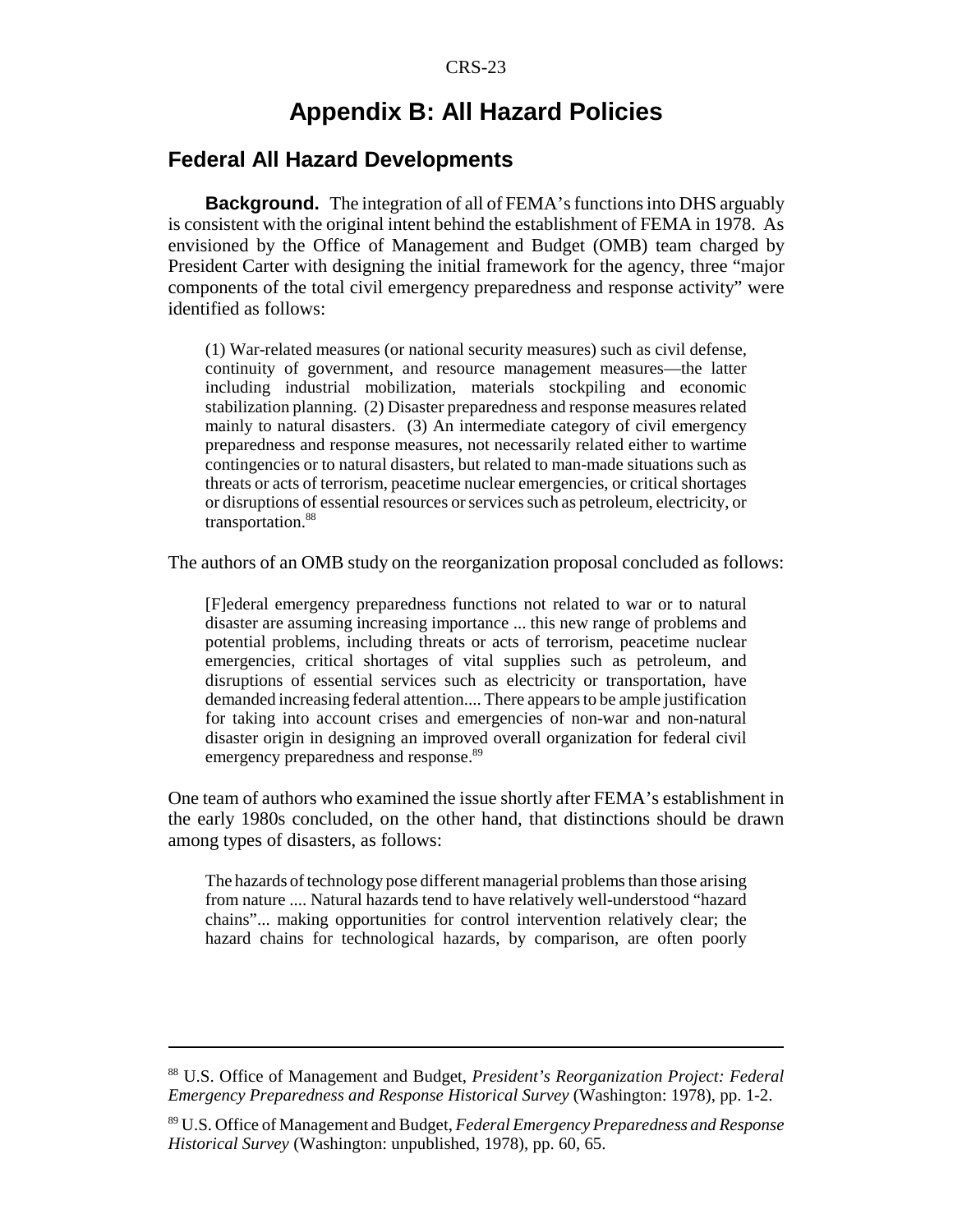understood, particularly when the consequences are chronic and the sources of exposure multiple.<sup>90</sup>

Others may contend that developments in research and technology ease some of these difficulties. For example, researchers and administrators in Indiana have developed a process (the vital issues process, or VIP) that integrates data and resources that could be used to identify losses, casualties, and response needs in disasters caused by nature (tornado), terrorist attack (destruction of a bridge with explosives), or infrastructure failure (transformer failure that results in transportation and power disruptions). $91$ 

While the all hazards concept may continue to be the approach that is to be followed after FEMA is incorporated into the DHS, lessons from the past indicate that balancing resources and activities between attack and natural disasters may be difficult to achieve. The development of the "dual use" concept during the Reagan Administration may be of particular relevance to the new homeland security mission. Dual use is similar to the all hazards concept—that federal funds could be used for natural hazards as well as those associated with enemy attack.

**Dual Use.** Through the 1970s the concept of dual use gained acceptance as the perception of threats changed and federal resources stimulated state and local planning efforts.92 In 1976 Congress enacted legislation that authorized states to use civil defense funds for planning associated with all disasters, not just those caused by attacks.<sup>93</sup> The debate over priorities continued, and in 1981 Congress amended the Civil Defense Act of 1950 to authorize states to use civil defense funds for natural disasters as long as such use did not detract from "attack-related civil defense preparedness."94

Concerned with perceived threats from the Soviet Union, the Reagan Administration requested increased funds for civil defense preparedness and required that FEMA emergency preparedness grants be used by states and localities to make preparations for nuclear war. FEMA issued national planning objectives and operational standards to be followed by applicants for federal civil defense grants, the

<sup>&</sup>lt;sup>90</sup> Roger E. Kasperson and K. David Pijawka, "Societal Response to Hazards and Major Hazard Events: Comparing Natural and Technological Hazards," *Public Administration Review*, vol. 45, Jan. 1985, p. 8.

<sup>&</sup>lt;sup>91</sup> Nasim Uddin, P.E. and Dennis Engi, "Disaster Management System for Southwestern Indiana," *Natural Hazards Review*, vol. 3, Feb. 2002, pp. 19-30.

 $92$  GAO attributed the promotion of the dual use concept in the 1970s, along with the availability of federal funds, as a catalyst for the development of state and local emergency preparedness activities. U.S. General Accounting Office, *Statement of Fred J. Shafer, Director, Logistics and Communications Division Before the Subcommittee on Military Installations and Facilities, House Committee on Armed Services* (NTIS Document 100115: Feb. 7, 1977), p. 9.

<sup>93</sup> P.L. 94-361, 90 Stat. 931.

 $94$  P.L. 97-86, 95 Stat. 1112.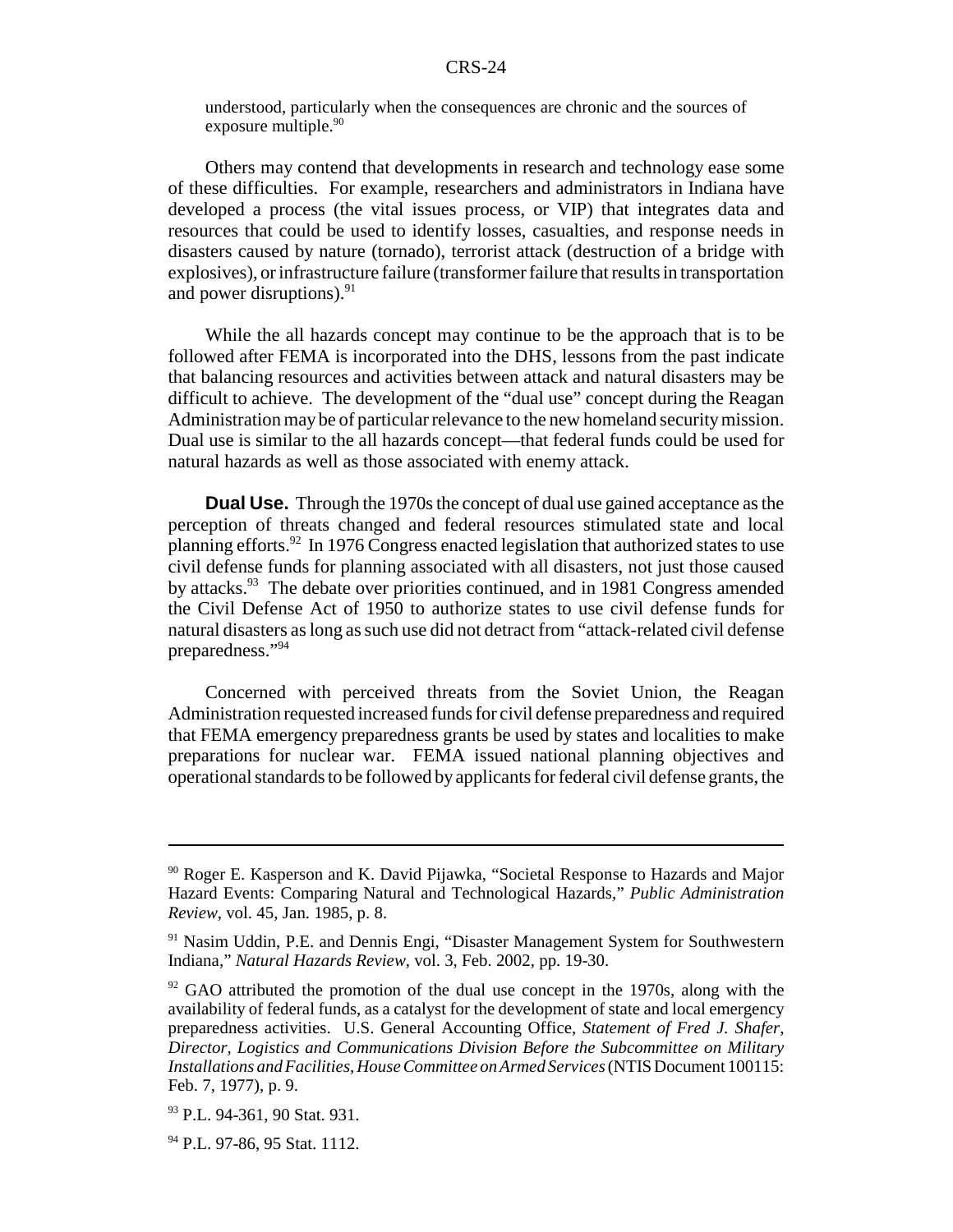primary source of federal emergency management assistance. As summarized by the FEMA General Counsel:

The eligibility of state and local governments to receive federal financial support for salaries and administrative expenses under Section 205 and other forms of financial and technical support under the [Civil Defense] Act, will be conditioned upon a determination by FEMA that state and local civil defense plans meet and are consistent with minimum standards and criteria, and that prescribed goals for the civil defense program are adequately addressed in such plans.95

The priority given by the Reagan Administration to nuclear preparedness was not accepted by some state and local officials, who argued that natural disasters, not nuclear attack, were the primary threats to the population.<sup>96</sup> Municipalities held public hearings, some local officials refused to take steps recommended by FEMA, and ordinances in opposition to the plan were passed.<sup>97</sup> One author explored the evolution of emergency management organizational plans and authorities over the decades leading to the establishment of FEMA and summarized the lack of consensus on the balancing of priorities among all hazards as follows:

> Rather than saying that natural disaster activities have been deemphasized in the new agency, it is probably more correct to say that they have been overshadowed by other agency priorities. The latter include power plant-accident response planning and exercises, and nuclear attack-related civilian protection planning. A key aspect of the civilian protection effort is proposed increases in the levels of funding for planning evacuation of "risk areas" in the event of an imminent nuclear attack. The extent to which that emphasis detracts from natural disaster planning and preparedness depends to a large degree on the validity of the "dual use" concept. Some argue that civil defense activities have substantial spin-offs for building capacity to plan for and respond to other than attack-related disasters. Suffice it to note that there is considerable difference of opinion among disaster experts about the validity of that argument.<sup>98</sup>

<sup>&</sup>lt;sup>95</sup> Memorandum for the FEMA Office of Public Affairs from George W. Jett, General Counsel for FEMA, May 7, 1981.

<sup>96</sup> See, for example: Jennifer Leaning and others, "Programs for Surviving Nuclear War: A Critique," *Bulletin of the Atomic Scientists*, vol. 39, June/July 1983, pp. 1S-16S.

<sup>&</sup>lt;sup>97</sup> A summary of the debate is presented in: Michael Reed, "Coast-to-Coast Protests Greet Reagan's Civil Defense Buildup," *National Journal*, vol. 14, March 27, 1982, pp. 554-556.

<sup>98</sup> Peter J. May, *Recovering From Catastrophes: Federal Disaster Relief Policy and Politics* (Westport, CT: Greenwood Press, 1985), p. 62.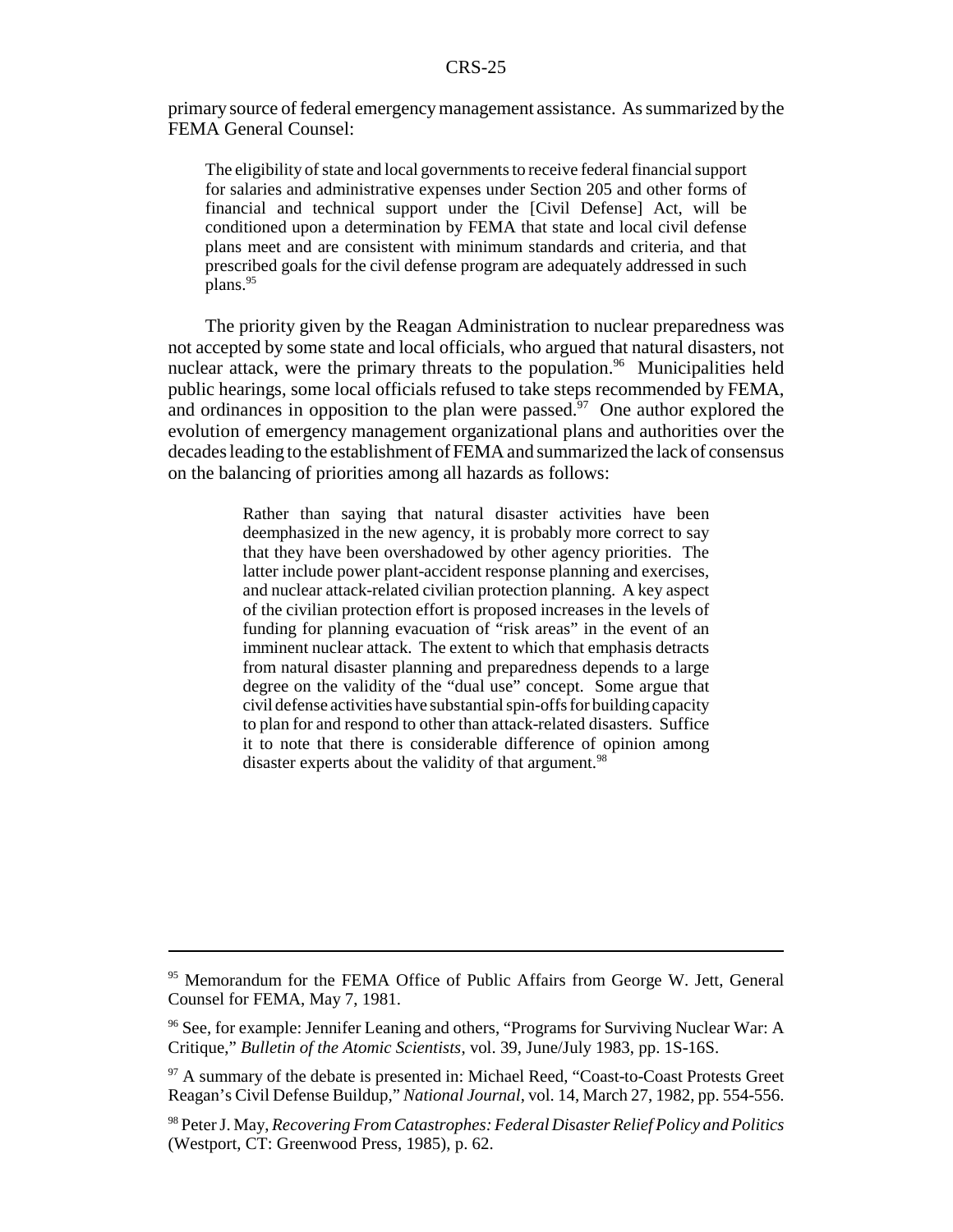Reagan administration officials and some state officials debated the issue for years, with two states (Washington and Oregon) foregoing federal funding.<sup>99</sup> The debate eventually was resolved through congressional action that amended the Civil Defense Act of 1950 to include the all hazards concept.<sup>100</sup> This legislation defined "hazard" as an "emergency or disaster" caused by a natural disaster or an accidental or "man-caused" event.

**Administrative Ramifications.** The task of administering the all hazards concept influenced organizational decisions within FEMA. Through the 1980s its national security programs were administered by a unit separate from the others responsible for natural disaster management. This led to an apparent inequity of resources and attention within the agency and contributed to perceived failures when the agency was challenged by the task of assisting the State of Florida when Hurricane Andrew devastated south Florida in 1992.

While fewer than 10 deaths were attributed to Hurricane Andrew, the property damage exceeded \$20 billion, and days elapsed before essential services were systematically provided to victims. During this time broadcast and print media reported on deficient response operations. According to former Director Witt, the "intention to have FEMA as the one focal point for emergencies was subsumed, during the 1980's, by FEMA's civil defense component. This helps to explain the lackluster responses to Hurricanes Hugo and Andrew."<sup>101</sup> (Subsequent investigations revealed that, in addition to failures within FEMA, problems at the state and local levels compounded the difficulties.<sup>102</sup>) While natural disaster and national security functions were organizationally united within FEMA, there was little interaction between those concerned with national security and those administering disaster assistance. A major cause of the problem, concluded the National Academy of Public Administration, was the development of "stovepipe" cultures within FEMA, particularly between the national security directorate and other offices.103

<sup>&</sup>lt;sup>99</sup> For example, the Governors of Washington State and Oregon expressed opposition to "the federal government's 'nuclear war or nothing' attitude in planning for disasters. See: Office of the Governor, State of Washington, News Release, "Gardner Lauds Goldschmidt on FEMA Decision," Oct. 28, 1988.

 $100$  P.L. 103-160, 107 Stat. 1963. The provision is currently codified at 42 U.S.C. 5195a.

<sup>101</sup> James Lee Witt and Associates, *Department of Homeland Security and FEMA* (Washington: 2002), unpublished. Note that in addition to difficulties with the management of FEMA resources, considerable information is available on the failures of state and local governments, land use patterns, and other factors that contributed to the response to Hurricanes Hugo and Andrew.

<sup>102</sup> See: Governor's Disaster Planning and Response Review Committee, *Final Report*, (Tallahassee, FL: 1993).

<sup>103</sup> National Academy of Public Administration, *Coping with Catastrophe: Building an Emergency Management System to Meet People's Needs in Natural and Manmade Disasters* (Washington: 1993), p. 41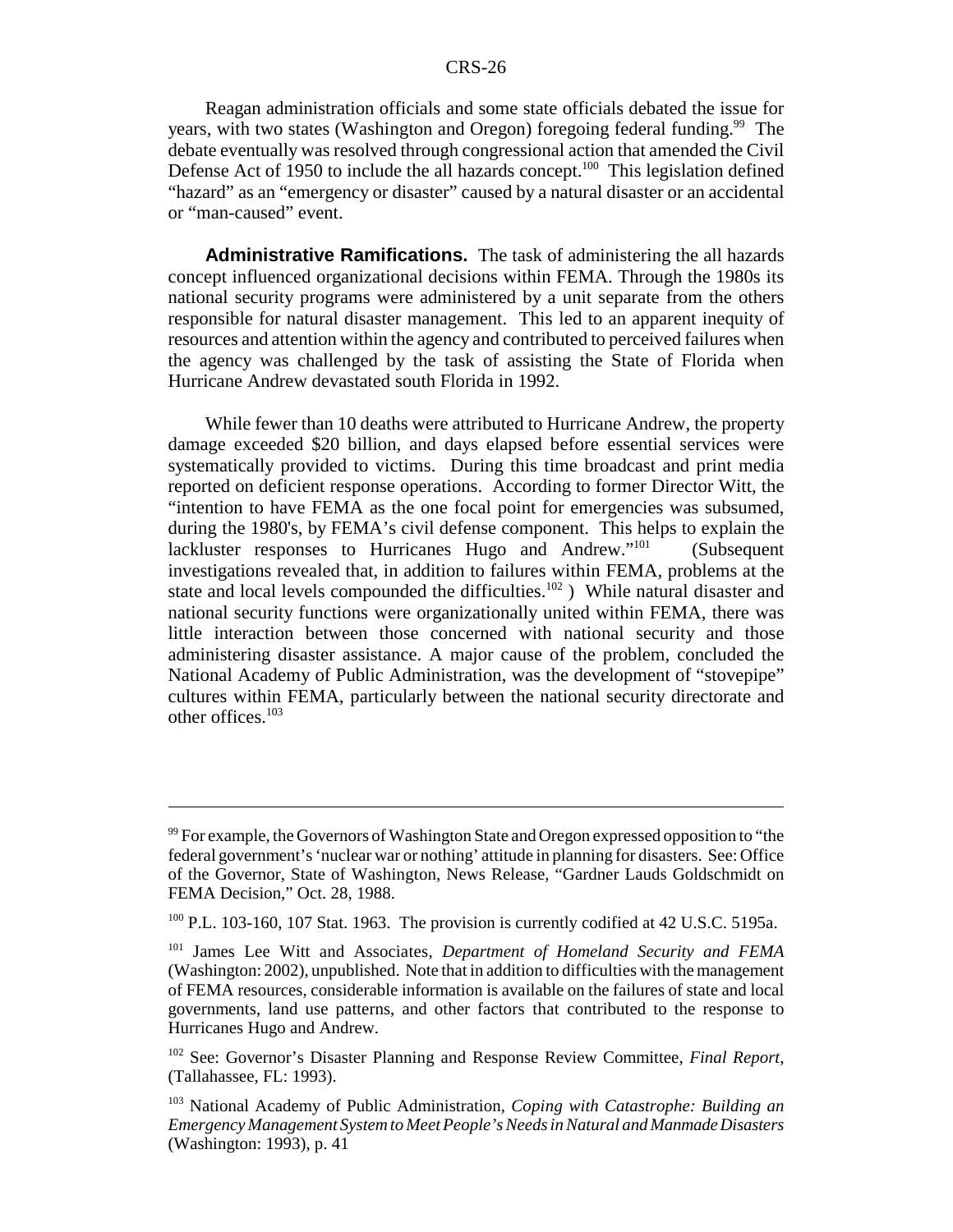Subsequent to Hurricane Andrew, questions about deficient administrative practices led to considerable congressional opposition to FEMA's emphasis on national security events. Some Members argued that FEMA's priorities were skewed too heavily toward the threat of enemy attack and should be reoriented toward natural disasters. As summarized by the chair of the Senate committee that investigated FEMA's response to Hurricane Andrew:

We are no longer fighting the Cold War. That is history. But recent reports in the media have indicated that during the Cold War, FEMA spent a much greater proportion of its funds on nuclear war preparedness than natural disaster relief.... I think it is time for that to change ... I think we must change FEMA's focus from nuclear attack to civil emergencies and natural disasters.<sup>104</sup>

This viewpoint was reflected by legislation reported by the Senate committee that "natural disasters should once again be FEMA's top priority."105 While Congress did not enact legislation to reorganize FEMA or significantly modify its mission, it did agree to reconsider the balance of priorities between natural disasters and civil defense. The provisions of the Civil Defense Act of 1950 were repealed, enacted as a "restatement," and incorporated into the Stafford Act as "emergency preparedness" authority.106 Whereas civil defense and national security had overshadowed natural disasters in FEMA during the 1980s, the latter became the dominant policy direction in the  $1990s$ .<sup>107</sup> The emphasis on natural disasters was solidified with enactment of the Disaster Mitigation Act of 2000, the purpose of which was "to reduce the loss of life and property, human suffering, economic disruption, and disaster assistance costs resulting from natural disasters."108 The legislation did not address civil defense, national security, or terrorist threats.

**Current Perspectives.** Months before the terrorist attacks of September 11, the Bush Administration indicated that the national security functions of FEMA would be renewed. On May 8, 2001, President Bush directed FEMA to create an Office of National Preparedness (ONP) to coordinate "all federal programs dealing

<sup>104</sup> U.S. Congress, Senate Committee on Governmental Affairs, *Rebuilding FEMA: Preparing for the Next Disaster,* hearing, 103rd Cong., 1st sess., May 18, 1993 (Washington: GPO, 1994), p. 2.

<sup>105</sup> U.S. Congress, Senate Committee on Governmental Affairs, *Federal Disaster Preparedness and Response Act of 1994*, report to accompany S. 1697, 103rd Cong., 2nd sess., S.Rept. 103-400 (Washington, GPO: 1994), p. 17.

<sup>106</sup> P.L. 103-337, 108 Stat. 3100-3111.

<sup>&</sup>lt;sup>107</sup> Note that some interest remained keeping attack-related functions as well as natural disasters in FEMA's mission. The National Defense Authorization Act for FY1994, P.L. 103-160, called upon the President to strengthen planning by FEMA "and other appropriate federal, state, and local agencies" for development of a detection, warning, and response capability for terrorist attacks and emergencies or disasters involving chemicals or disease outbreaks. 50 U.S.C. 1522 note

<sup>108</sup> P.L. 106-390, 114 Stat. 1553.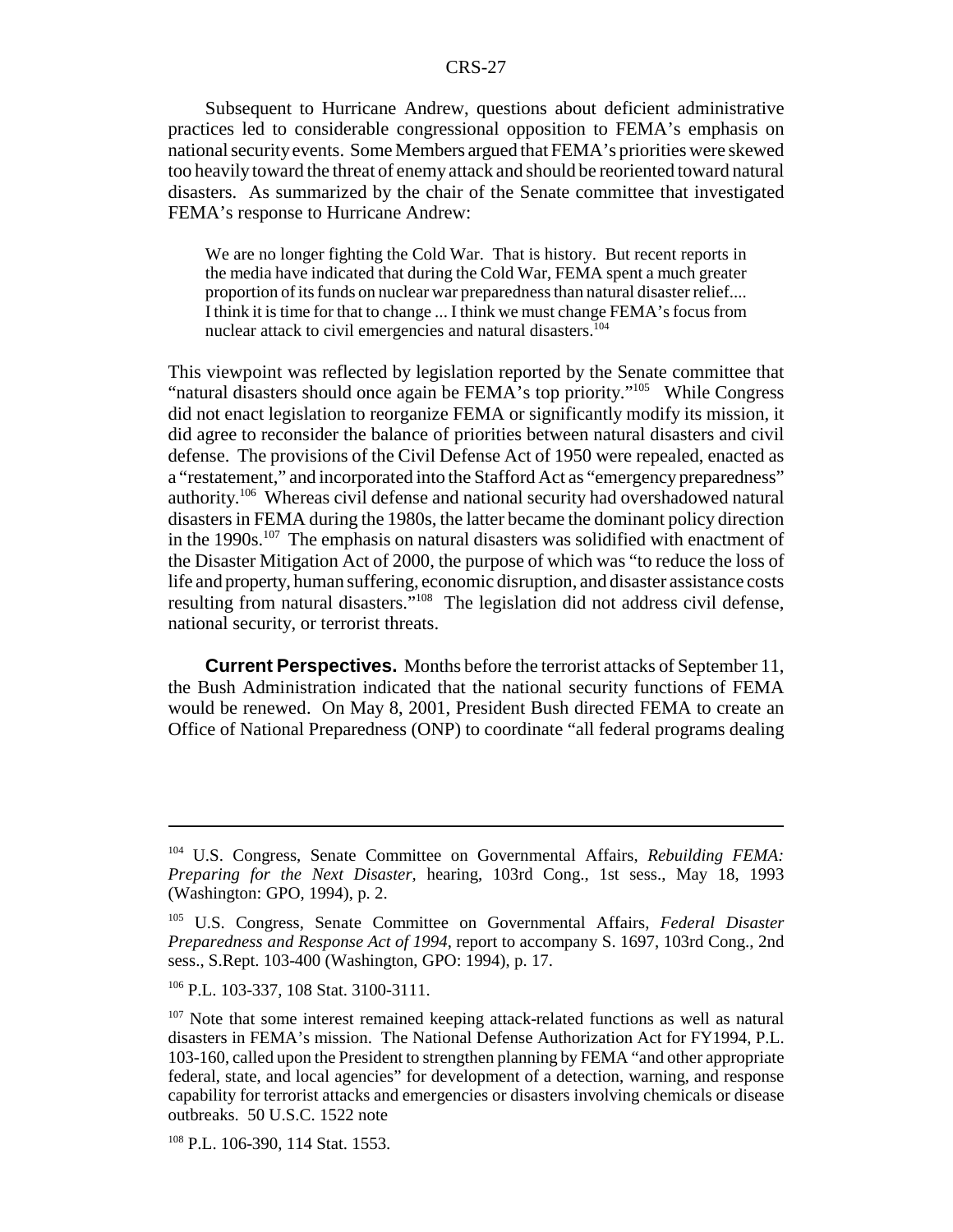with weapons of mass destruction consequence management."<sup>109</sup> The new office, said the President, was also to "work closely with state and local governments to ensure their planning, training, and equipment needs are addressed." Accordingly, FEMA director Joe M. Allbaugh implemented the directive on June 5, 2001, when he announced a functional realignment of FEMA, which combined offices administering disaster preparedness, relief, and mitigation programs; created the ONP; and transferred to ONP the national security and information security functions that had been the responsibility of other FEMA offices.<sup>110</sup> The national security function not only was restored as a major unit in FEMA, it was given considerable and higher visibility with the creation of the ONP.

Following the attacks of September 11, attention turned to the establishment of a homeland security department. As a result, debate over the all hazards concept revived. The Bush Administration proposed that the new department, "building on the strong foundation already laid by FEMA, will lead our national efforts to create and employ a system that will improve our response to all disasters, both manmade and natural."<sup>111</sup>

Not all agreed with the proposal. Some Members of Congress agreed with the former director of FEMA, James Lee Witt, who opposed the consolidation of all of FEMA into DHS on the grounds that the legislation should "separate FEMA's natural disaster responsibilities from its national or homeland security responsibilities."<sup>112</sup> To this end, former Director Witt contended that "FEMA's Office of National Preparedness and all national security related programs should be moved to the Department of Homeland Security, but the rest of FEMA should be left in place as an independent agency."<sup>113</sup> Support for this position was evident from some Members of Congress. For example, the House Committee on Transportation and Infrastructure reported out the bill with FEMA's status as an independent agency intact.

According to coverage of the Committee's proceedings, Members were concerned that some of FEMA's functions, such as search and rescue and disaster relief, would be compromised by the incorporation of the agency into DHS.<sup>114</sup> This view apparently carried the day, as the Homeland Security Act of 2002 separated the

112 James Lee Witt and Associates, *Department of Homeland Security and FEMA* (Washington: 2002), unpublished.

<sup>&</sup>lt;sup>109</sup> "President Bush on Domestic Preparedness Against Weapons of Mass Destruction," available on the FEMA website at [http://www.fema.gov/nwz01/nwz01\_33.shtm], visited Jan. 24, 2001.

<sup>110</sup> U.S. Federal Emergency Management Agency, *Functional Realignment*, memorandum from Director Allbaugh to FEMA employees, June 5, 2001.

<sup>111</sup> U.S. Office of Homeland Security, *National Strategy for Homeland Security* (Washington: 2002), p. 41.

<sup>113</sup> Ibid.

<sup>&</sup>lt;sup>114</sup> For a summary of the committee markup and discussion of the issue see: [http://nationaljournal.com/members/markups/2002/07/200219211.htm], visited Nov. 26, 2002.